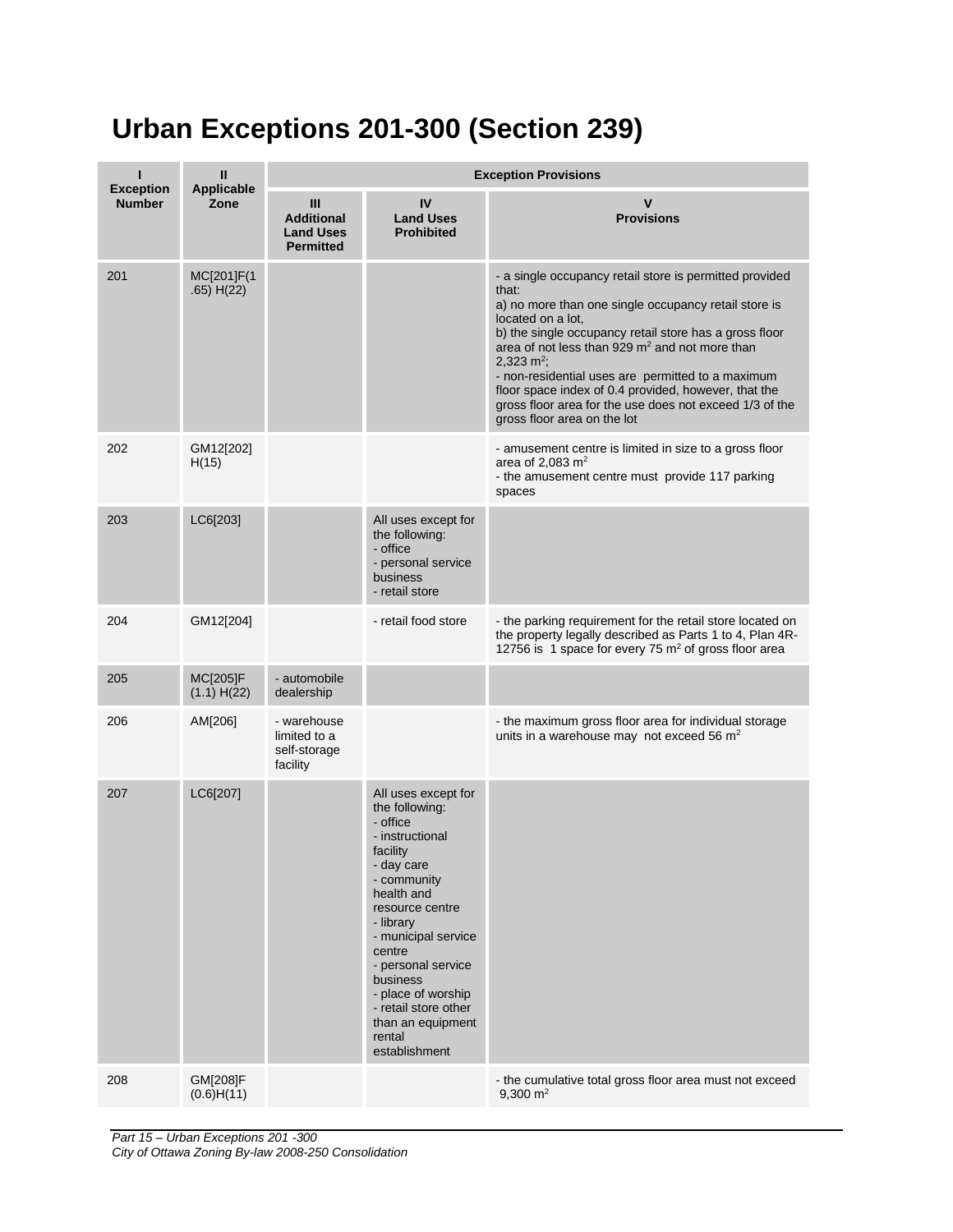|                                                                                                 | $\mathbf{II}$<br><b>Applicable</b> | <b>Exception Provisions</b>                                                                                     |                                             |                                                                                                                                                                                                                                                                                                                                                                                                                                                                                                                                                                                                                                                                                                                                                                                                                                                      |  |  |
|-------------------------------------------------------------------------------------------------|------------------------------------|-----------------------------------------------------------------------------------------------------------------|---------------------------------------------|------------------------------------------------------------------------------------------------------------------------------------------------------------------------------------------------------------------------------------------------------------------------------------------------------------------------------------------------------------------------------------------------------------------------------------------------------------------------------------------------------------------------------------------------------------------------------------------------------------------------------------------------------------------------------------------------------------------------------------------------------------------------------------------------------------------------------------------------------|--|--|
| <b>Exception</b><br><b>Number</b>                                                               | Zone                               | Ш<br><b>Additional</b><br><b>Land Uses</b><br><b>Permitted</b>                                                  | IV<br><b>Land Uses</b><br><b>Prohibited</b> | v<br><b>Provisions</b>                                                                                                                                                                                                                                                                                                                                                                                                                                                                                                                                                                                                                                                                                                                                                                                                                               |  |  |
| 209                                                                                             | AM[209]F<br>(0.6)H(20)             |                                                                                                                 |                                             | - the cumulative total gross floor area must not exceed<br>50,000 $m2$<br>- the lands in this zone are considered as one lot for<br>zoning purposes                                                                                                                                                                                                                                                                                                                                                                                                                                                                                                                                                                                                                                                                                                  |  |  |
| 210<br>(OMB<br>Order, File<br>#PL080959<br>issued<br>June 1,<br>2010)<br>(By-law<br>2009-392)   | AM[210]<br>H(18.5)                 | - amusement<br>centre<br>- automobile<br>service station<br>- cinema<br>- theatre<br>- light<br>industrial uses |                                             | - minimum front yard and corner side yard setback: 5<br>m<br>- minimum rear yard and interior side yard setbacks-<br>12 metres<br>- loading may be located in any yard<br>- despite any provision to the contrary, the lands within<br>this exception zone are considered one lot for zoning<br>purposes<br>- minimum parking rate for retail store limited to a<br>garden centre- 2.5 spaces per 100 $m2$ of gross floor<br>area<br>- automobile service station permitted provided it is<br>structurally integrated into, clearly associated with and<br>secondary to a retail store limited to the sales of<br>automobile parts and accessories<br>- the lands zoned AM[210] $H(18.5)$ and AM[213] $H(21)$<br>are one lot for zoning purposes with respect to<br>maximum permitted gross leasable floor area which<br>must not exceed 35 000 $m2$ |  |  |
| 211                                                                                             | AM[211]<br>H(21)                   |                                                                                                                 |                                             | - the cumulative total gross leasable floor area must<br>not exceed 8,000 m <sup>2</sup><br>- the case of a shopping centre, the strorage areas for<br>individual tenants are included in the calculation of<br>gross leasable floor area                                                                                                                                                                                                                                                                                                                                                                                                                                                                                                                                                                                                            |  |  |
| 212<br>(By-law<br>2011-275)                                                                     | GM[212]<br>H(18.5)                 |                                                                                                                 |                                             | - minimum front yard setback: 5 m<br>- loading spaces may be located in any yard<br>- the lands in this zone may be considered as one lot<br>for zoning purposes<br>- the cumulative total gross floor area must not exceed<br>4,500 $m2$                                                                                                                                                                                                                                                                                                                                                                                                                                                                                                                                                                                                            |  |  |
| 213<br>(OMB<br>Order, File<br>#PL080959<br>issued<br>June $1,$<br>2010)<br>(By-law<br>2009-392) | AM[213]<br>H(21)                   |                                                                                                                 |                                             | - minimum front yard and corner side yard setback: 20<br>m<br>- minimum rear yard and interior side yard setbacks-<br>12 metres<br>- maximum gross leasable floor area- $15,000 \text{ m}^2$<br>- the parking requirement for all permitted uses is 5<br>spaces per 100m <sup>2</sup> of gross floor area<br>- the lands zoned AM[210] $H(18.5)$ and AM[213] $H(21)$<br>are one lot for zoning purposes with respect to<br>maximum permitted gross leasable floor area which<br>must not exceed 35 000 m <sup>2</sup>                                                                                                                                                                                                                                                                                                                                |  |  |
| 214<br>(By-law<br>2009-392)                                                                     | GM15[214]<br>H(18.5)               |                                                                                                                 |                                             | - minimum front yard setback: 7 m<br>- minimum corner side yard setback: 9 m<br>- minimum interior side yard and rear yard setbacks: 9<br>m<br>- despite the above yard requirements, the minimum<br>yard setback abutting a residential zone is 9 m<br>- minimum gross leasable floor area: 3,000 m <sup>2</sup><br>- maximum gross leasable floor area: $10,000 \text{ m}^2$                                                                                                                                                                                                                                                                                                                                                                                                                                                                       |  |  |
| 215                                                                                             | GM13[215]                          | - warehouse                                                                                                     |                                             | - minimum lot frontage: 20 m                                                                                                                                                                                                                                                                                                                                                                                                                                                                                                                                                                                                                                                                                                                                                                                                                         |  |  |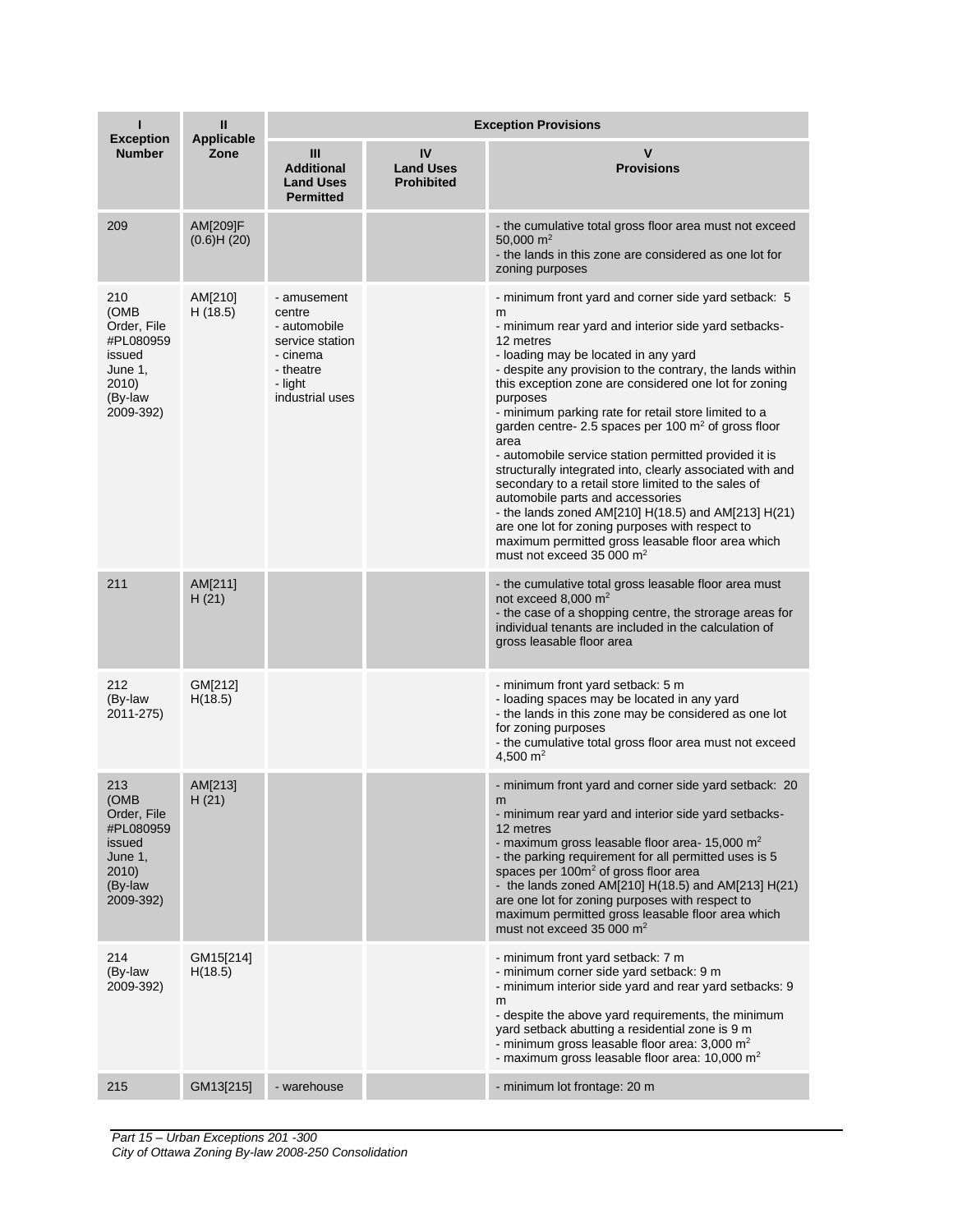|                                                                                                                           | Ш<br><b>Applicable</b> | <b>Exception Provisions</b>                                                                                                                                           |                                                                                                                                                                                                                         |                                                                                                                                                                                                                                                                                                                                                                                                                                                                                                                                                                                                                                                                        |  |  |
|---------------------------------------------------------------------------------------------------------------------------|------------------------|-----------------------------------------------------------------------------------------------------------------------------------------------------------------------|-------------------------------------------------------------------------------------------------------------------------------------------------------------------------------------------------------------------------|------------------------------------------------------------------------------------------------------------------------------------------------------------------------------------------------------------------------------------------------------------------------------------------------------------------------------------------------------------------------------------------------------------------------------------------------------------------------------------------------------------------------------------------------------------------------------------------------------------------------------------------------------------------------|--|--|
| <b>Exception</b><br><b>Number</b>                                                                                         | Zone                   | $\mathbf{m}$<br><b>Additional</b><br><b>Land Uses</b><br><b>Permitted</b>                                                                                             | IV<br><b>Land Uses</b><br><b>Prohibited</b>                                                                                                                                                                             | V<br><b>Provisions</b>                                                                                                                                                                                                                                                                                                                                                                                                                                                                                                                                                                                                                                                 |  |  |
|                                                                                                                           | H(20)                  | - automobile<br>dealership<br>limited to<br>recreational<br>vehicle sales<br>and storage<br>- retail store<br>limited to a<br>home display<br>court<br>- storage yard |                                                                                                                                                                                                                         |                                                                                                                                                                                                                                                                                                                                                                                                                                                                                                                                                                                                                                                                        |  |  |
| 216                                                                                                                       | MC[216]<br>S 152       |                                                                                                                                                                       |                                                                                                                                                                                                                         | - the minimum parking requirement for those lands<br>zoned MC[216]S 152 is 491 spaces                                                                                                                                                                                                                                                                                                                                                                                                                                                                                                                                                                                  |  |  |
| 217<br>(By-law<br>2011-151)<br>(By-law<br>2010-231)                                                                       | AM[217]<br>H(20)       |                                                                                                                                                                       |                                                                                                                                                                                                                         | - each permitted use is limited to a gross floor area of<br>2,500 $m2$<br>- retail store related to automobile parts and supply<br>may have a maximum gross floor area of 8,500 $m2$<br>- retail food store may have a maximum gross floor<br>area of 13,900 $m2$<br>- the cumulative total gross floor area must not exceed<br>$13,900$ m <sup>2</sup>                                                                                                                                                                                                                                                                                                                |  |  |
| 218<br>(By-law<br>2008-462)                                                                                               | IG6[218]<br>H(44)      | -gas bar<br>- retail store<br>- personal<br>service<br>business<br>- restaurant                                                                                       |                                                                                                                                                                                                                         | - a stand alone use in Column III (Additional Land<br>Uses Permitted) cannot exceed 1000 square metres of<br>gross leasable area<br>- no individual unit in a shopping centre may exceed<br>500 square metres of gross leasable floor area<br>- minimum separation between principal buildings: 3<br>metres                                                                                                                                                                                                                                                                                                                                                            |  |  |
| 219<br>(By-law<br>2012-334)<br>(By-law<br>2009-292)                                                                       | GM19[219]<br>H(15)     | -planned unit<br>development                                                                                                                                          |                                                                                                                                                                                                                         | - the following apply to a townhouse dwelling:<br>- minimum front yard setback: 3.0m<br>- minimum corner side yard setback: 3 m<br>- minimum rear yard setback: 2.0m<br>- minimum interior side yard setback: 1.2 m<br>- minimum landscaped area: 2 m where abutting a<br>residential zone                                                                                                                                                                                                                                                                                                                                                                             |  |  |
| 220<br>(By-law<br>2014-347)<br>(By-law<br>2009-302)                                                                       | LC7[220]               |                                                                                                                                                                       |                                                                                                                                                                                                                         | - minimum rear yard and interior side yard setbacks:<br>3m<br>- the total gross leasable floor area for a personal<br>service business, restaurant, full service, restaurant,<br>take out, convenience store, retail food store and retail<br>store must not exceed a total of 1,400 $m2$                                                                                                                                                                                                                                                                                                                                                                              |  |  |
| 221<br>(By-law<br>2019-41)<br>(By-law<br>2017-148)<br>(OMB<br>Order, File<br>#PL080959<br>issued<br>September<br>18, 2009 | GM[221]<br>H(11)       |                                                                                                                                                                       | - residential use<br>buildings<br>all uses except<br>- artist studio<br>- bank<br>- bank machine<br>- community<br>health and<br>resource centre<br>- convenience<br>store<br>- day care<br>- drive-through<br>facility | - minimum lot area: 4.7 ha<br>- no single retail store or retail food store may occupy a<br>gross leasable area greater than 930m <sup>2</sup> , with the<br>exception of the two largest retail stores which may<br>have a combined gross leasable floor area of not more<br>than $4.650m^2$ , and the largest retail food store which<br>may have a gross leasable floor area of not more than<br>3,700m <sup>2</sup> . Other than floor area used for office, medical<br>facility, instructional facility, day care, bank and<br>recreational and athletic facility, the aggregate gross<br>leasable floor area of the shopping centre cannot<br>exceed $9,999m2$ . |  |  |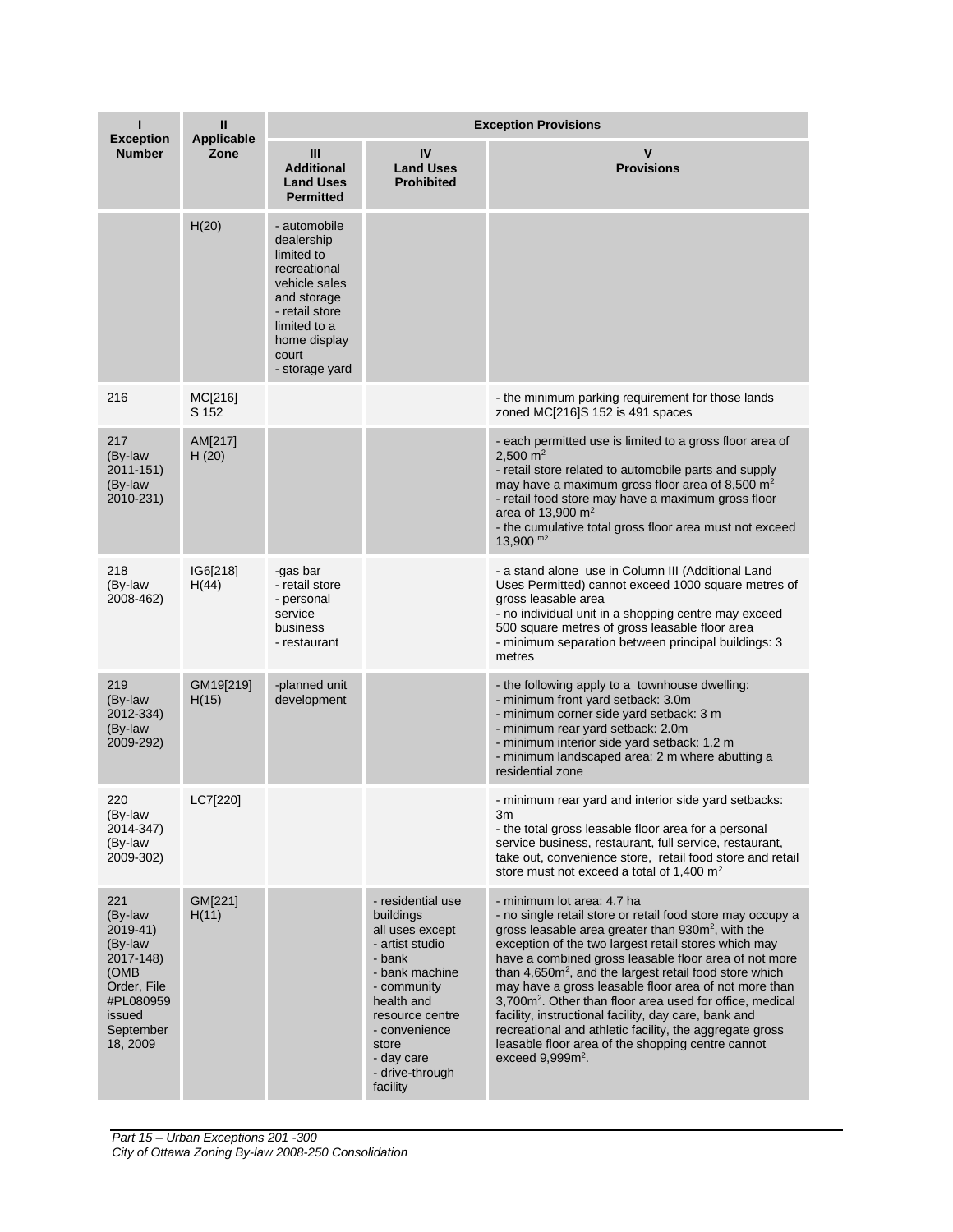|                                                    | Ш                         | <b>Exception Provisions</b>                                                                                                                             |                                                                                                                                                                                                                                                                                                                                                            |                                                                                                                                                                                                                                                                                                                                                                                                                                                                                                                                                                                                                                                                                                                                                                                                                                                                                                                            |  |
|----------------------------------------------------|---------------------------|---------------------------------------------------------------------------------------------------------------------------------------------------------|------------------------------------------------------------------------------------------------------------------------------------------------------------------------------------------------------------------------------------------------------------------------------------------------------------------------------------------------------------|----------------------------------------------------------------------------------------------------------------------------------------------------------------------------------------------------------------------------------------------------------------------------------------------------------------------------------------------------------------------------------------------------------------------------------------------------------------------------------------------------------------------------------------------------------------------------------------------------------------------------------------------------------------------------------------------------------------------------------------------------------------------------------------------------------------------------------------------------------------------------------------------------------------------------|--|
| <b>Exception</b><br><b>Number</b>                  | <b>Applicable</b><br>Zone | Ш<br><b>Additional</b><br><b>Land Uses</b><br><b>Permitted</b>                                                                                          | IV<br><b>Land Uses</b><br><b>Prohibited</b>                                                                                                                                                                                                                                                                                                                | $\mathbf v$<br><b>Provisions</b>                                                                                                                                                                                                                                                                                                                                                                                                                                                                                                                                                                                                                                                                                                                                                                                                                                                                                           |  |
|                                                    |                           |                                                                                                                                                         | - instructional<br>facility<br>- library<br>- medical facility<br>- municipal service<br>centre<br>- office<br>- personal brewing<br>facility<br>- personal service<br>business<br>- post office<br>- recreational and<br>athletic facility<br>- restaurant<br>- retail food store<br>- retail store<br>- service and<br>repair shop<br>-urban agriculture |                                                                                                                                                                                                                                                                                                                                                                                                                                                                                                                                                                                                                                                                                                                                                                                                                                                                                                                            |  |
| 222                                                | AM2[222]<br>H(20)         |                                                                                                                                                         |                                                                                                                                                                                                                                                                                                                                                            | - a drive-through is permitted provided that the order<br>board and pick-up window are not located in a yard<br>adjacent to a residential zone and provided that a solid<br>screen fence at least 2.0 metres in constructed height<br>is installed along the property line, and on the top of<br>any retaining wall constructed, adjacent to a residential<br>zone                                                                                                                                                                                                                                                                                                                                                                                                                                                                                                                                                         |  |
| 223                                                | AM2[223]<br>H(20)         |                                                                                                                                                         | - all uses except<br>the following:<br>- car wash<br>-drive-through<br>facility<br>- gas bar<br>- restaurant, take-<br>out<br>- retail store                                                                                                                                                                                                               | - a drive-through facility is permitted provided:<br>(a) that the order board and pick-up window are not<br>located in a yard adjacent to a residential zone, and(b)<br>that a solid screen fence at least 1.8 m in height<br>isinstalled along the property line, and on the top of<br>any retaining wall and/or berm constructed,<br>adjacent to a residential zone;<br>- maximum front yard setback from Hazeldean Road:<br>11 <sub>m</sub><br>- minimum rear yard setback: 8 m<br>- minimum interior side yard setback: 5.7 m<br>- a landscaped area with a minimum width of 3 m is<br>required where abutting a residential zone;<br>- only 1 loading space is required for all the permitted<br>uses<br>- the minimum number of parking spaces required for a<br>gas bar, a restaurant take-out and retail store is 5<br>spaces per 100 $m2$ of gross floor area.<br>- no parking spaces are required for a car wash |  |
| 224<br>(By-law<br>2019-41)<br>(By-law<br>2008-404) | AM2[224]<br>H(20)         | - amusement<br>centre in<br>accordance<br>with Column V<br>(Provisions)<br>- cinema<br>- recreational<br>and athletic<br>facility<br>-commercial<br>use | - automobile<br>service station<br>- automobile<br>dealership<br>- car wash<br>- automobile rental<br>establishment<br>- gas bar                                                                                                                                                                                                                           | - the maximum gross leasable floor area is 23,801 m2<br>- the minimum number of on-site parking spaces to be<br>provided is 1149, which may be reduced by 25 parking<br>spaces for each bus loading area provided<br>- an amusement centre is limited to the main shopping<br>centre and is not permitted in the southerly annex<br>building<br>- a permitted use in the annex building requiring<br>loading facilities other than normal ground-level doors<br>for the receiving, shipping, loading or unloading of<br>goods, wares, merchandise or materials is not<br>permitted in the area nearest the southerly limit of the<br>lands, and access to loading spaces for both lower and                                                                                                                                                                                                                                |  |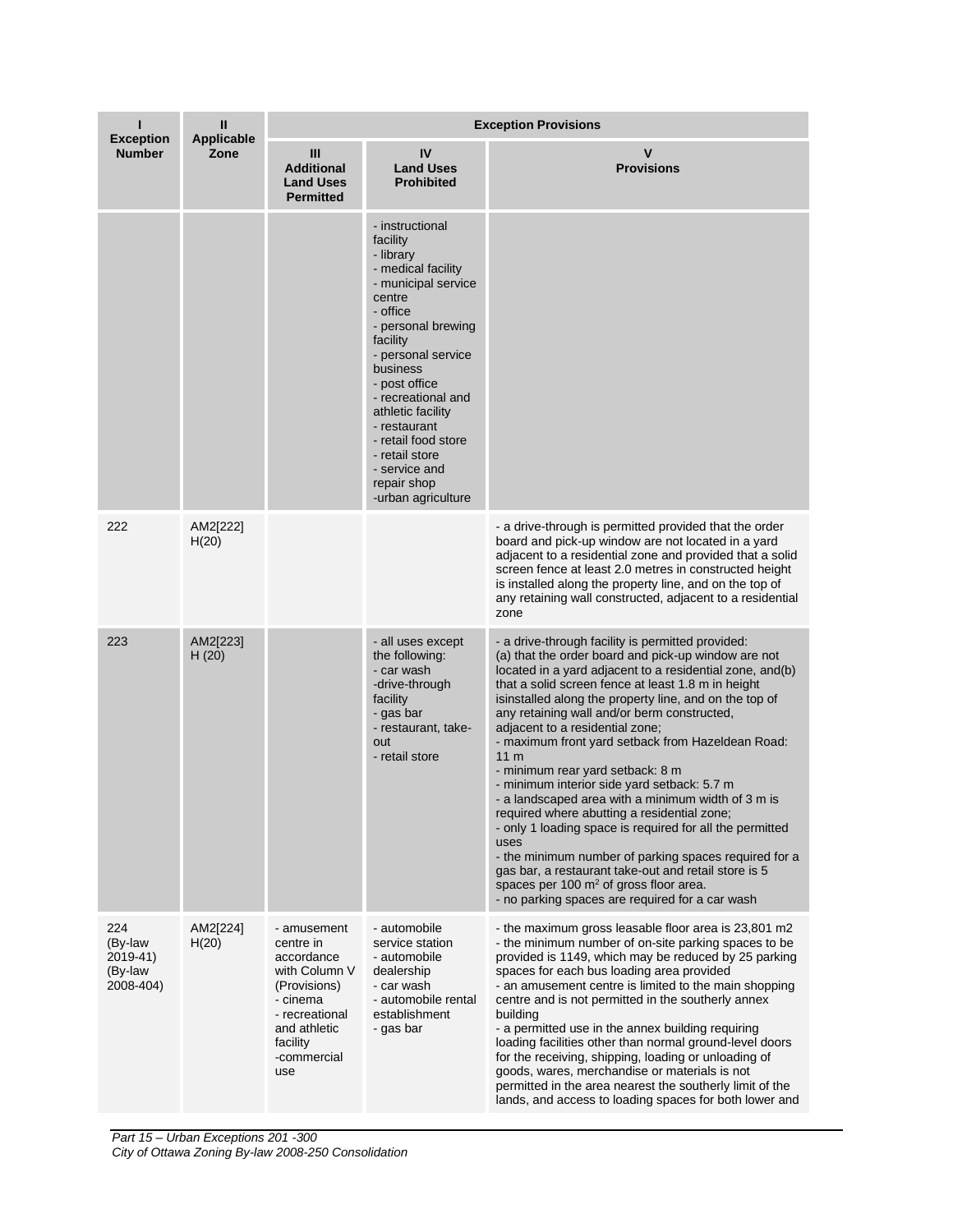| <b>Exception</b>                                                                                    | Ш<br><b>Applicable</b> | <b>Exception Provisions</b>                                    |                                                                                                                                                                                                                                   |                                                                                                                                                                                                                                                                                                                                                                                                                                                                                                                                                                                                                                                                                                                            |  |  |
|-----------------------------------------------------------------------------------------------------|------------------------|----------------------------------------------------------------|-----------------------------------------------------------------------------------------------------------------------------------------------------------------------------------------------------------------------------------|----------------------------------------------------------------------------------------------------------------------------------------------------------------------------------------------------------------------------------------------------------------------------------------------------------------------------------------------------------------------------------------------------------------------------------------------------------------------------------------------------------------------------------------------------------------------------------------------------------------------------------------------------------------------------------------------------------------------------|--|--|
| <b>Number</b>                                                                                       | Zone                   | Ш<br><b>Additional</b><br><b>Land Uses</b><br><b>Permitted</b> | IV<br><b>Land Uses</b><br><b>Prohibited</b>                                                                                                                                                                                       | $\mathbf v$<br><b>Provisions</b>                                                                                                                                                                                                                                                                                                                                                                                                                                                                                                                                                                                                                                                                                           |  |  |
|                                                                                                     |                        |                                                                |                                                                                                                                                                                                                                   | upper levels must be from parking area approaches<br>internal to the site and not from Abbeyhill Drive<br>- a restaurant use, personal brewing facility and a<br>drive-through facility is not permitted in the lower level<br>of the annex building located nearest the southerly limit<br>of the lands<br>- an outdoor commercial patio is not permitted on the<br>south side of the annex building                                                                                                                                                                                                                                                                                                                      |  |  |
| 225<br>(By-law<br>2021-218)<br>(By-law<br>2011-151)<br>(By-law<br>2010-231)                         | AM2[225]<br>H(20)      |                                                                | All uses except for<br>office                                                                                                                                                                                                     | - Subsections (1) and (2) of Section 58 do not apply,<br>and:<br>(a) all dwelling units, rooming units, secondary dwelling<br>units and any related major building service such as<br>mechanical or electrical services, and all additions or<br>alterations which expand a non-complying building or<br>structure must be at least 0.3 metres above the<br>regulatory flood level of 95.2 metres G.S.C.D.,<br>(b) all non-residential uses must be flood proofed to at<br>least the regulatory flood level of 95.2 metres G.S.C.D.<br>- where an interior side lot line abuts the Carp River,<br>the minimum distance between the said lot line and<br>any hard surfaces, including the parking lot, must be<br>15 metres |  |  |
| 226<br>(By-law<br>2011-458)<br>(By-law<br>2011-301)<br>(By-law<br>2011-151)<br>(By-law<br>2010-231) | LC7[226]               | - gas bar                                                      |                                                                                                                                                                                                                                   | - no single retail store or retail food store may exceed<br>4,650 $m2$ of gross floor area<br>- minimum front yard and corner side yard setbacks of<br>4.5 metres<br>- a drive-through facility may be provided subject to the<br>following:<br>(a) it must not be located in the front or corner exterior<br>side yard;<br>(b) it must be located a minimum of 30 m from any R1<br>subzone<br>- gas bar fuel pump islands must be located a<br>minimum of 35 metres from any R1 subzone, and must<br>be separated from the front yard and corner side yard<br>by a building or subject to a minimum setback of 16<br>metres from a front or corner side lot line                                                          |  |  |
| 227<br>(By-law<br>2011-151)<br>(By-law<br>2010-231)<br>(By-law<br>2009-302)                         | LC7[227]               | -community<br>centre                                           |                                                                                                                                                                                                                                   | - the cumulative total gross leasable floor area of a<br>community centre, community health and resource<br>centre, medical facility and office must not exceed<br>1,400 $m2$<br>- minimum and maximum cumulative total gross<br>leasable floor area respectively:<br>2, 700 $m2$ and 3,700 $m2$                                                                                                                                                                                                                                                                                                                                                                                                                           |  |  |
| 228                                                                                                 | GM[228]<br>H(13)       |                                                                | All uses except for<br>the following:<br>- day care<br>- dwelling units<br>- community<br>centre<br>- community<br>health and<br>resource centre<br>- hospital<br>- medical facility<br>- municipal service<br>centre<br>- office | - dwelling units are restricted to the floors above the<br>ground floor of a building<br>- minimum lot frontage: 20 m<br>- minimum lot area: 600 m <sup>2</sup><br>- minimum front yard and corner side yard setback: 3<br>m<br>- maximum front yard setback: 6 m<br>- minimum interior side yard setback: 1.5 m<br>- if a building or land that is developed in compliance<br>with this by-law is severed or divided into separate<br>ownership, all zone requirements must be maintained<br>on the basis of the whole of the original lot with the<br>exception that each parcel of land created must have a<br>minimum lot frontage of 5 m or a width of 5 m along a                                                    |  |  |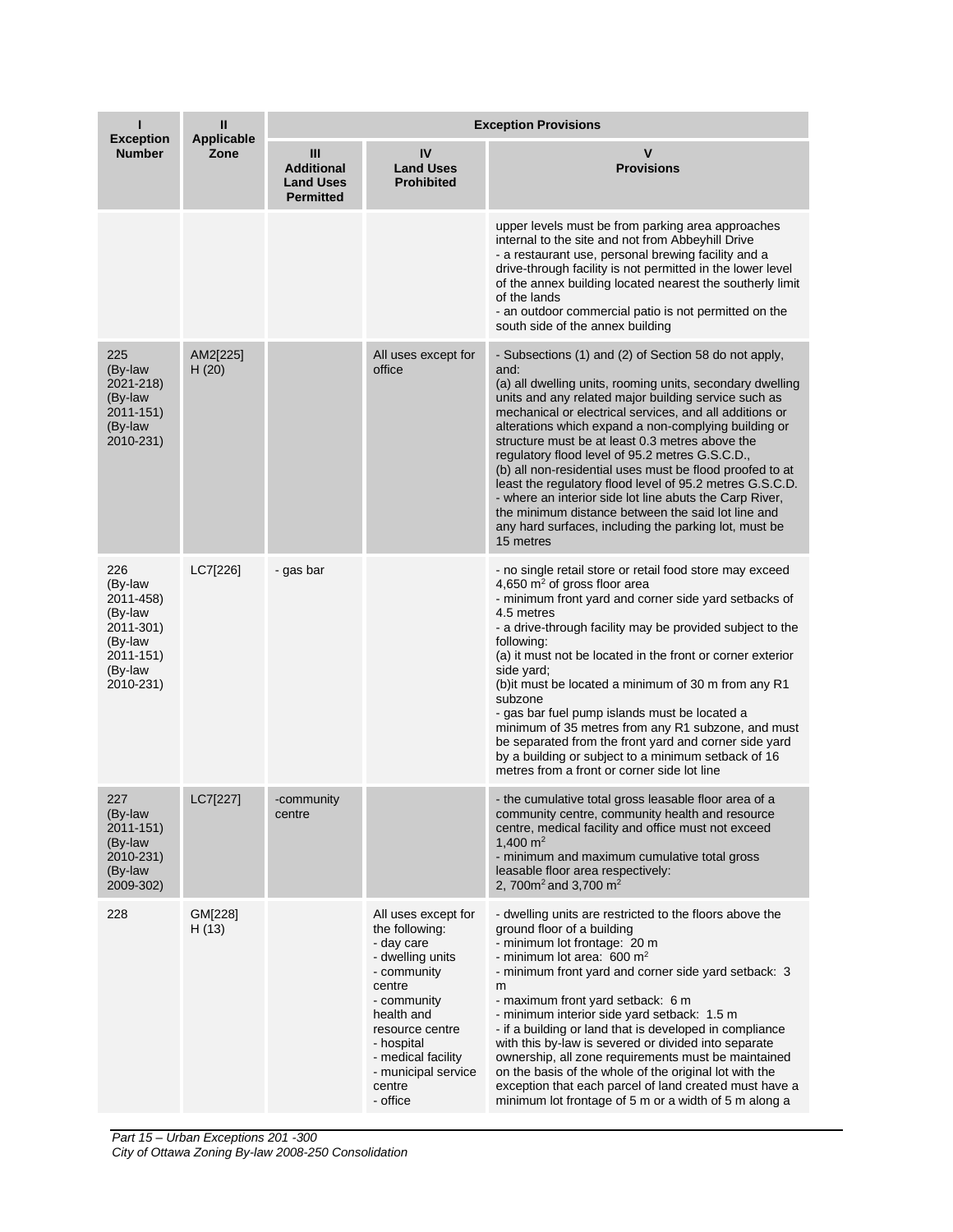|                                   | Ш<br><b>Applicable</b> | <b>Exception Provisions</b>                                    |                                                                                                                                                                                             |                                                                                                                                                                                                                                                                                                                                                                                                                                                                                                                                                                                                                                                                                                                                               |  |  |
|-----------------------------------|------------------------|----------------------------------------------------------------|---------------------------------------------------------------------------------------------------------------------------------------------------------------------------------------------|-----------------------------------------------------------------------------------------------------------------------------------------------------------------------------------------------------------------------------------------------------------------------------------------------------------------------------------------------------------------------------------------------------------------------------------------------------------------------------------------------------------------------------------------------------------------------------------------------------------------------------------------------------------------------------------------------------------------------------------------------|--|--|
| <b>Exception</b><br><b>Number</b> | Zone                   | Ш<br><b>Additional</b><br><b>Land Uses</b><br><b>Permitted</b> | IV<br><b>Land Uses</b><br><b>Prohibited</b>                                                                                                                                                 | $\mathbf v$<br><b>Provisions</b>                                                                                                                                                                                                                                                                                                                                                                                                                                                                                                                                                                                                                                                                                                              |  |  |
|                                   |                        |                                                                | - park<br>- personal service<br>business<br>- post-secondary<br>educational<br>institution<br>- school<br>- sports arena<br>- utility installation                                          | driveway that acts as a street<br>- minimum parking requirements for:<br>(a) office: 2 parking spaces per 100 $m2$ of gross floor<br>area<br>(b) dwelling unit: 1 parking space per unit                                                                                                                                                                                                                                                                                                                                                                                                                                                                                                                                                      |  |  |
| 229                               | LC7[229]               |                                                                | All uses except for<br>the following:<br>- community<br>centre<br>- community<br>health and<br>resource centre<br>- instructional<br>facility<br>- medical facility<br>- office<br>- school |                                                                                                                                                                                                                                                                                                                                                                                                                                                                                                                                                                                                                                                                                                                                               |  |  |
| 230                               | MC5[230]<br>H(21)      |                                                                |                                                                                                                                                                                             | - minimum corner side yard of 4.5m and interior side<br>yard of 3 m for surface parking<br>- the following uses are permitted only on the ground<br>floor closest to the level of Aird Place of a building<br>containing primarily medical facility, municipal services<br>centre, office, research and development centre,<br>technology industry and residential uses and provided<br>that any individual use does not exceed 200 $m2$ of<br>gross floor area:<br>- animal hospital<br>- animal care facility<br>- bar<br>- convenience store<br>- personal service business<br>- repair and service shop<br>- restaurant<br>- retail food store<br>- retail store<br>- minimum front yard setback: 6 m<br>- minimum side yard setback: 3 m |  |  |
| 231                               | MC5[231]<br>H(35)      |                                                                |                                                                                                                                                                                             | - the accessory warehouse must not exceed 25% of<br>the gross floor area<br>- minimum front yard setback: 0 m<br>- minimum corner side yard, interior side yard and rear<br>yard setbacks: 3 m<br>- minimum building height: 2 storeys<br>- a maximum of 6 parking spaces are permitted in the<br>corner side yard abutting Aird Place<br>- surface parking:<br>- minimum front yard and corner side yard abutting<br>Highway 417 setbacks: 3 m<br>- minimum corner side yard setback abutting Aird<br>Place: 4.5 m<br>- minimum rear yard setback: 1.5 m<br>- accessory building minimum rear and interior side<br>yards: 3m<br>- parking requirement for accessory warehouse: 0.9<br>per 100m2 of gross floor area.                         |  |  |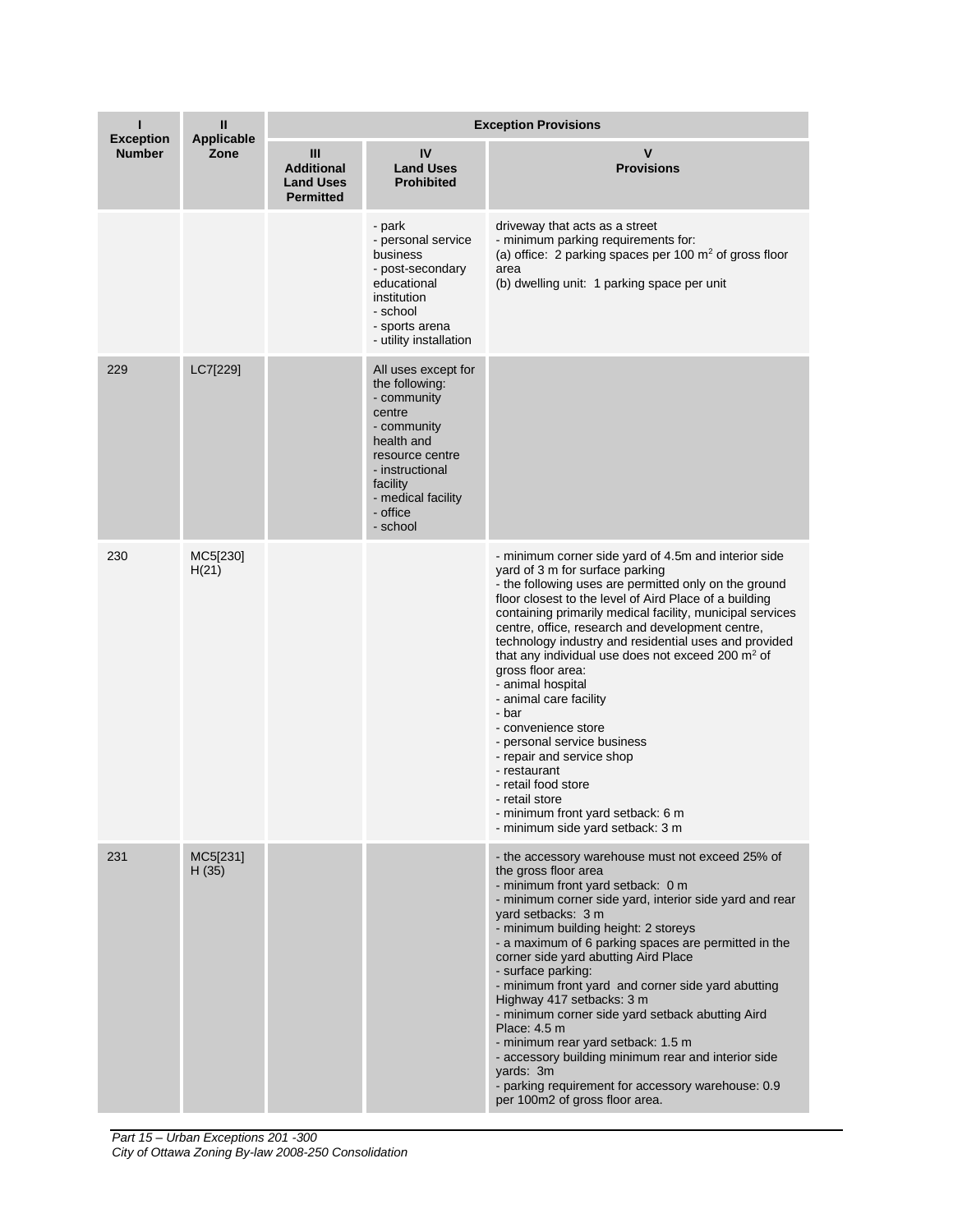| п                                 | Ш                                                    | <b>Exception Provisions</b>                                      |                                             |                                                                                                                                                                                                                                                                                                                                                                                                                                                                                                                                                                                                                                                                                                                                                                                                                                                                                                                                                                                                                                                                                                                                                                                                                                     |  |
|-----------------------------------|------------------------------------------------------|------------------------------------------------------------------|---------------------------------------------|-------------------------------------------------------------------------------------------------------------------------------------------------------------------------------------------------------------------------------------------------------------------------------------------------------------------------------------------------------------------------------------------------------------------------------------------------------------------------------------------------------------------------------------------------------------------------------------------------------------------------------------------------------------------------------------------------------------------------------------------------------------------------------------------------------------------------------------------------------------------------------------------------------------------------------------------------------------------------------------------------------------------------------------------------------------------------------------------------------------------------------------------------------------------------------------------------------------------------------------|--|
| <b>Exception</b><br><b>Number</b> | <b>Applicable</b><br>Zone                            | III<br><b>Additional</b><br><b>Land Uses</b><br><b>Permitted</b> | IV<br><b>Land Uses</b><br><b>Prohibited</b> | $\mathbf v$<br><b>Provisions</b>                                                                                                                                                                                                                                                                                                                                                                                                                                                                                                                                                                                                                                                                                                                                                                                                                                                                                                                                                                                                                                                                                                                                                                                                    |  |
| 232<br>(By-law<br>2014-27)        | Reserved<br>for Future<br>Use                        |                                                                  |                                             |                                                                                                                                                                                                                                                                                                                                                                                                                                                                                                                                                                                                                                                                                                                                                                                                                                                                                                                                                                                                                                                                                                                                                                                                                                     |  |
| 233                               | GM14[233]<br>H(11)                                   |                                                                  |                                             | - minimum rear yard setback: 1 m                                                                                                                                                                                                                                                                                                                                                                                                                                                                                                                                                                                                                                                                                                                                                                                                                                                                                                                                                                                                                                                                                                                                                                                                    |  |
| 234<br>(By-law<br>2014-27)        | Reserved<br>for Future<br>Use                        |                                                                  |                                             |                                                                                                                                                                                                                                                                                                                                                                                                                                                                                                                                                                                                                                                                                                                                                                                                                                                                                                                                                                                                                                                                                                                                                                                                                                     |  |
| 235                               | R5R [235]<br>S 76                                    |                                                                  |                                             | - non-residential uses may be provided without<br>residential uses<br>- front and side yard setbacks are not required                                                                                                                                                                                                                                                                                                                                                                                                                                                                                                                                                                                                                                                                                                                                                                                                                                                                                                                                                                                                                                                                                                               |  |
| 236<br>(By-law<br>2014-24)        | R5R[236] S<br>76                                     | - printing plant                                                 |                                             | - office and printing plant limited to a cumulative total<br>gross floor area equal to the lot area multiplied by 1.5<br>- office permitted on the ground floor                                                                                                                                                                                                                                                                                                                                                                                                                                                                                                                                                                                                                                                                                                                                                                                                                                                                                                                                                                                                                                                                     |  |
| 237                               | R5R[237] S<br>77                                     | - broadcasting<br>studio                                         |                                             |                                                                                                                                                                                                                                                                                                                                                                                                                                                                                                                                                                                                                                                                                                                                                                                                                                                                                                                                                                                                                                                                                                                                                                                                                                     |  |
| 238                               | R5P[238]<br>H (37) S 93<br>R5P[238]<br>H (40) S 93   | - office                                                         |                                             | - office is permitted only in Areas A to D on Schedule<br>93<br>- office limited to a cumulative total gross floor area as<br>follows on Schedule 93:<br>Area A: $381 \text{ m}^2$<br>Area B: 430 m <sup>2</sup><br>Area C: 4,970 m <sup>2</sup><br>Area D: $16,000 \text{ m}^2$<br>- commercial uses may be located in an office building                                                                                                                                                                                                                                                                                                                                                                                                                                                                                                                                                                                                                                                                                                                                                                                                                                                                                          |  |
| 239                               | R5P[239]<br>H(37)                                    |                                                                  |                                             | - the commercial uses may occupy 100% of the ground<br>floor                                                                                                                                                                                                                                                                                                                                                                                                                                                                                                                                                                                                                                                                                                                                                                                                                                                                                                                                                                                                                                                                                                                                                                        |  |
| 240<br>(By-law<br>2020-257)       | R5P[240]<br>$H(64)$ S 93<br>R5Q[240]<br>$H(64)$ S 93 | - office                                                         |                                             | - the commercial uses are limited to a cumulative total<br>gross floor area of 9,390 m <sup>2</sup> in Area E as shown on<br>Schedule 93<br>- where the lot area is $1,450$ m <sup>2</sup> or greater, residential<br>uses must be provided as follows:<br>i) where the amount of gross floor area used for<br>commercial uses is less than the maximum allowed,<br>the gross floor area used for residential uses must be<br>equal to or exceed the gross floor area used for<br>commercial uses, and<br>ii) where the gross floor area used for commercial uses<br>is the maximum allowed, the gross floor area used for<br>residential uses must be at least two times the lot area<br>- where the lot area is less than 1.450 $m2$ and there are<br>no residential uses on the lot, commercial uses are<br>only permitted within 40 m of the lot line abutting Lyon<br><b>Street North</b><br>- where the gross floor area used for commercial uses<br>is equal to or greater than the lot area, at least 50% of<br>the gross floor area of the ground floor must be used<br>by commercial uses other than office and parking lot,<br>and the commercial uses must have separate and<br>exclusive direct access from the street |  |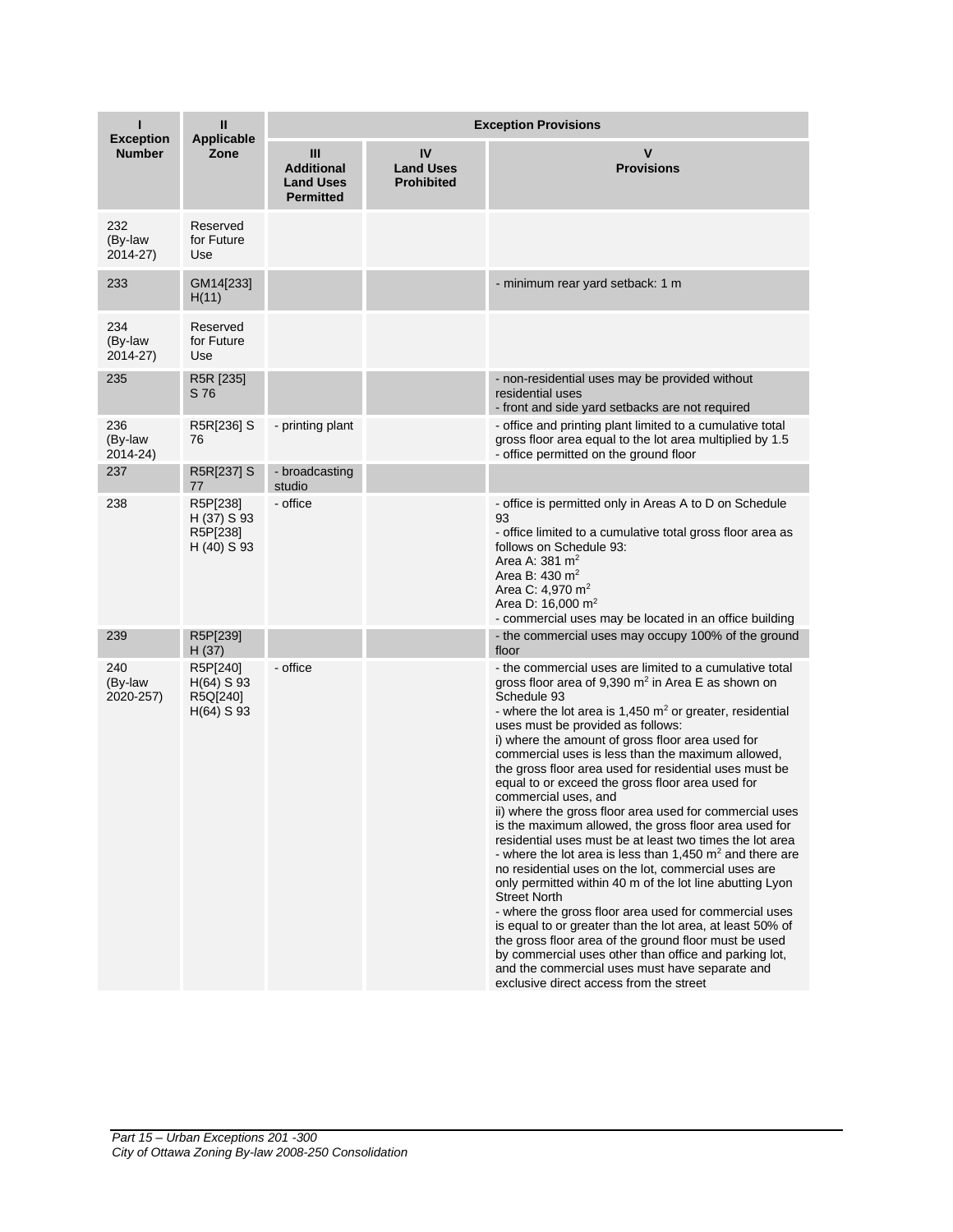|                                   | Ш<br>Applicable          | <b>Exception Provisions</b>                                            |                                             |                                                                                                                                                                                                                                                                                                                                                                                                                                                                                                                                                      |  |
|-----------------------------------|--------------------------|------------------------------------------------------------------------|---------------------------------------------|------------------------------------------------------------------------------------------------------------------------------------------------------------------------------------------------------------------------------------------------------------------------------------------------------------------------------------------------------------------------------------------------------------------------------------------------------------------------------------------------------------------------------------------------------|--|
| <b>Exception</b><br><b>Number</b> | Zone                     | Ш<br><b>Additional</b><br><b>Land Uses</b><br><b>Permitted</b>         | IV<br><b>Land Uses</b><br><b>Prohibited</b> | V<br><b>Provisions</b>                                                                                                                                                                                                                                                                                                                                                                                                                                                                                                                               |  |
| 241<br>(By-law<br>2015-191)       | R5P[241]<br>$H(35)$ S 86 | - hotel<br>- medical<br>facility<br>- office<br>- place of<br>assembly |                                             | - the additional permitted uses must be located in a<br>building containing residential uses<br>- the commercial uses may also be located on the<br>ground floor, basement of a hotel, medical facility or<br>office<br>- the commercial uses may occupy 100% of the ground<br>floor or basement<br>- a place of worship and associated assembly area is<br>the only use permitted in Area A on Schedule 86<br>- the front yard and the side and rear yards abutting a<br>street must be at least 3 m and in all other cases, no<br>yard is required |  |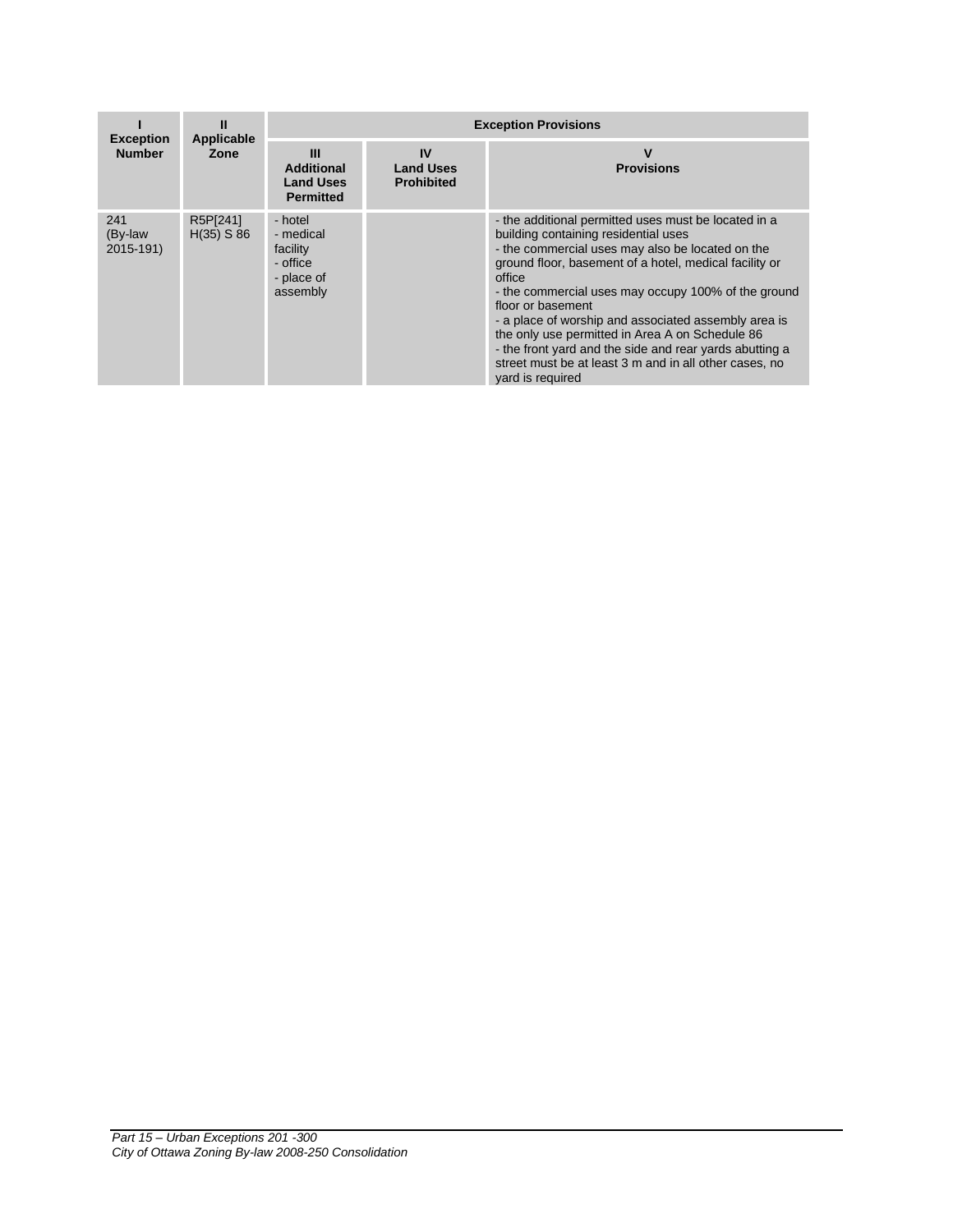| т                                                                                                                                                   | $\mathbf{II}$      | <b>Exception Provisions</b>                                                                                                                                                                                                                                                                                                                                                                                                                                                                                                                                                                                                                                |                                             |                                                                                                                                                                                                                                                                                                                                                                                                                                                                                                                                                                                                                                                                                                                                                                                                                                                                                                                                                                                                                                                                                                                                                                                                                                                                                                                                                                                                                                                                                                                                                                                                                                                                                                                                                                                                                                                                                                                                                                                                                                                                                                                                                                                                                                                                                                                                                                                                                                                                                                                                                                                                                                                                                                                                                                                                                                                                                                                                                                                                                                                                                                                                                                                                                                                                |  |
|-----------------------------------------------------------------------------------------------------------------------------------------------------|--------------------|------------------------------------------------------------------------------------------------------------------------------------------------------------------------------------------------------------------------------------------------------------------------------------------------------------------------------------------------------------------------------------------------------------------------------------------------------------------------------------------------------------------------------------------------------------------------------------------------------------------------------------------------------------|---------------------------------------------|----------------------------------------------------------------------------------------------------------------------------------------------------------------------------------------------------------------------------------------------------------------------------------------------------------------------------------------------------------------------------------------------------------------------------------------------------------------------------------------------------------------------------------------------------------------------------------------------------------------------------------------------------------------------------------------------------------------------------------------------------------------------------------------------------------------------------------------------------------------------------------------------------------------------------------------------------------------------------------------------------------------------------------------------------------------------------------------------------------------------------------------------------------------------------------------------------------------------------------------------------------------------------------------------------------------------------------------------------------------------------------------------------------------------------------------------------------------------------------------------------------------------------------------------------------------------------------------------------------------------------------------------------------------------------------------------------------------------------------------------------------------------------------------------------------------------------------------------------------------------------------------------------------------------------------------------------------------------------------------------------------------------------------------------------------------------------------------------------------------------------------------------------------------------------------------------------------------------------------------------------------------------------------------------------------------------------------------------------------------------------------------------------------------------------------------------------------------------------------------------------------------------------------------------------------------------------------------------------------------------------------------------------------------------------------------------------------------------------------------------------------------------------------------------------------------------------------------------------------------------------------------------------------------------------------------------------------------------------------------------------------------------------------------------------------------------------------------------------------------------------------------------------------------------------------------------------------------------------------------------------------------|--|
| <b>Exception</b><br><b>Number</b>                                                                                                                   | Applicable<br>Zone | Ш<br><b>Additional</b><br><b>Land Uses</b><br><b>Permitted</b>                                                                                                                                                                                                                                                                                                                                                                                                                                                                                                                                                                                             | IV<br><b>Land Uses</b><br><b>Prohibited</b> | $\mathbf v$<br><b>Provisions</b>                                                                                                                                                                                                                                                                                                                                                                                                                                                                                                                                                                                                                                                                                                                                                                                                                                                                                                                                                                                                                                                                                                                                                                                                                                                                                                                                                                                                                                                                                                                                                                                                                                                                                                                                                                                                                                                                                                                                                                                                                                                                                                                                                                                                                                                                                                                                                                                                                                                                                                                                                                                                                                                                                                                                                                                                                                                                                                                                                                                                                                                                                                                                                                                                                               |  |
| 242<br>(By-law<br>2021-278)<br>(By-law<br>2020-257)<br>(By-law<br>2015-342)<br>(By-law<br>2015-191)<br>(By-law<br>2012-334)<br>(By-law<br>2010-123) | R5Q[242]<br>S89-h  | -animal care<br>establishment<br>-artist studio<br>-bank<br>machine<br>-bank<br>-catering<br>establishment,<br>-click and<br>collect facility<br>-community<br>centre<br>-community<br>health and<br>resource<br>centre<br>-convenience<br>store<br>-day care<br>-hotel<br>-instructional<br>facility<br>- office<br>-medical<br>facility<br>-municipal<br>service centre<br>- parking<br>garage<br>-personal<br>service<br>business<br>-post office<br>-recreational<br>and athletic<br>facility<br>-research and<br>development<br>centre<br>-restaurant<br>-retail store<br>-retail food<br>store<br>-service and<br>repair shop<br>-training<br>centre |                                             | -Properties subject to Urban Exception 242 are<br>considered as one lot for zoning purposes.<br>-Stacked bicycle parking systems are permitted, and<br>such systems are exempt from the minimum bicycle<br>parking space dimensions.<br>-Maximum combined Gross Floor Area permitted:<br>62,000 square metres.<br>-Public parking garage, visitor and non-residential use<br>parking spaces, except Hotel, are limited to a<br>maximum total of 84 parking spaces.<br>-Maximum permitted building heights and maximum<br>number of storeys as per Schedule 89.<br>-Despite Section 64, projections are permitted above<br>the maximum number of storeys shown on Schedule<br>89 but shall not exceed the maximum height limits in<br>metres defined on Schedule 89.<br>-A maximum of one tower is permitted within each<br>Area A, B, C of Schedule 89.<br>-Minimum tower separation between Area A and Area<br>B/C is 15 metres, and between Area B and C is 27<br>metres.<br>-Endnote 35 of Table 164B does not apply, and the<br>additional permitted land uses listed in Column III,<br>except hotel, are subject to the following:<br>i. Must be located in a building containing dwelling<br>units:<br>ii. Are restricted to being located within the first three<br>storeys, and basement only; and<br>iii. must not exceed 25 per cent of the Gross Floor<br>Area of the building in which the use is located.<br>-Where a non-residential use exists within a building,<br>for the purpose of applying Table 164A the applicable<br>land use is apartment dwelling, high-rise.<br>-Parking Garage as a principal use, must be located<br>below grade and within a building containing other<br>uses and is not to be included as part of the maximum<br>gross floor area.<br>-Minimum yard setbacks:<br>i. Abutting a street: none<br>ii. Interior Side Yard: 0.6 m<br>-Section 85 does not apply to an outdoor commercial<br>patio located within an interior yard.<br>-Driveway width and Parking Aisle width requires a<br>minimum of 6.0 m.<br>-Minimum percentage of landscaped area required: 27<br>per cent<br>-The holding symbol may not be lifted until a Site Plan<br>application is approved, including the execution of an<br>agreement pursuant to Section 41 of the Planning Act,<br>to the satisfaction of the General Manager, Planning,<br>Infrastructure and Economic Development Department,<br>and will satisfy the following:<br>i. In addition to Cash-in-Lieu Parkland, provide at least<br>400 square metres of land for an urban park, and to be<br>conveyed to the City;<br>ii. Provide for a mid-block connection, subject to a<br>pedestrian easement, between Albert Street and Slater<br>Street:<br>iii. Ensure adequate separation and built-form<br>relationship to the abutting property generally in<br>accordance with the design concept from zoning<br>application D02-02-17-0053;<br>iv. Approved Elevations confirming the curvilinear<br>design of the concept buildings and a series of<br>setbacks and stepbacks above the podium;<br>-Despite the additional land uses permitted, a<br>temporary surface Parking Lot is permitted until<br>September 9, 2022 and is not subject to the holding<br>symbol. |  |

-Land uses legally existing prior to the date of Council approval, and Park, are not subject to the holding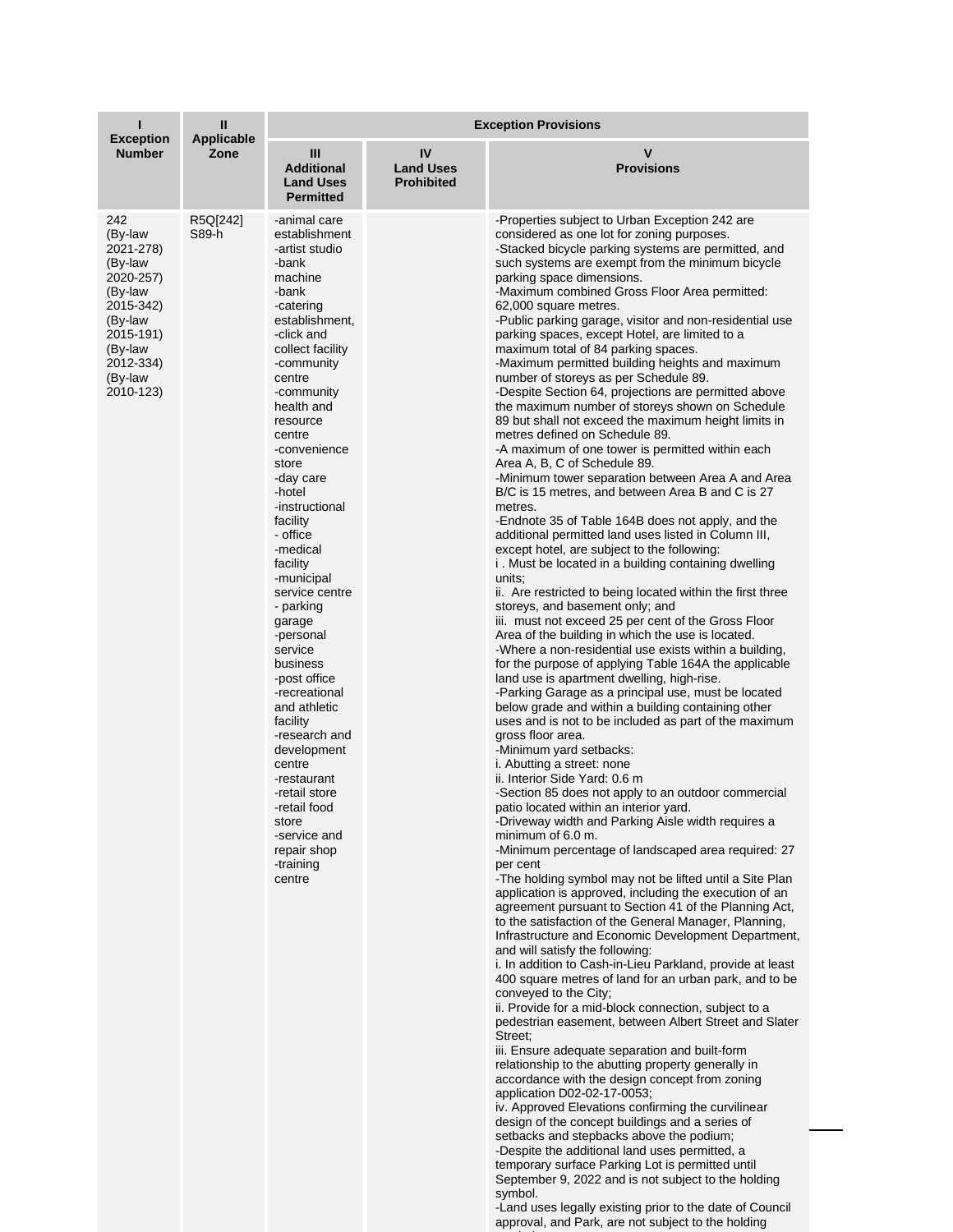| п                                 | $\mathbf{II}$<br><b>Applicable</b>                 | <b>Exception Provisions</b>                                                                    |                                             |                                                                                                                                                                                                                                                                                                                                                                                                                                                                                                                                                                                                                                                                                                                                                                                                                                                                                                                                                                                                                                                                         |  |
|-----------------------------------|----------------------------------------------------|------------------------------------------------------------------------------------------------|---------------------------------------------|-------------------------------------------------------------------------------------------------------------------------------------------------------------------------------------------------------------------------------------------------------------------------------------------------------------------------------------------------------------------------------------------------------------------------------------------------------------------------------------------------------------------------------------------------------------------------------------------------------------------------------------------------------------------------------------------------------------------------------------------------------------------------------------------------------------------------------------------------------------------------------------------------------------------------------------------------------------------------------------------------------------------------------------------------------------------------|--|
| <b>Exception</b><br><b>Number</b> | Zone                                               | Ш<br><b>Additional</b><br><b>Land Uses</b><br><b>Permitted</b>                                 | IV<br><b>Land Uses</b><br><b>Prohibited</b> | $\mathbf v$<br><b>Provisions</b>                                                                                                                                                                                                                                                                                                                                                                                                                                                                                                                                                                                                                                                                                                                                                                                                                                                                                                                                                                                                                                        |  |
| 243                               | R5P[243]<br>H (64)                                 | - parking lot                                                                                  |                                             | - no more than 120 parking spaces are required for the<br>first 300 dwelling units                                                                                                                                                                                                                                                                                                                                                                                                                                                                                                                                                                                                                                                                                                                                                                                                                                                                                                                                                                                      |  |
| 244                               | R5Q[244]<br>F(3.0)<br>H(64)                        | - place of<br>assembly<br>limited to a<br>club<br>- hotel<br>- medical<br>facility<br>- office |                                             | - non-residential uses must be located in a building<br>containing residential uses and are limited to a 3.0 floor<br>space index                                                                                                                                                                                                                                                                                                                                                                                                                                                                                                                                                                                                                                                                                                                                                                                                                                                                                                                                       |  |
| 245<br>(By-law<br>2012-334)       | R5T[245]<br>R5T[245]H<br>(21)<br>R5T[245]H<br>(41) |                                                                                                |                                             | - an outdoor commercial patio is permitted if operated<br>as part of a restaurant, bar or place of assembly limited<br>to a club<br>- an outdoor commercial patio may locate within 30 m<br>of the boundary of an R5 or O1 zone or subzone<br>- the required parking must be provided in a building<br>- the required parking must not be located in a yard<br>abutting an O1 zone or subzone                                                                                                                                                                                                                                                                                                                                                                                                                                                                                                                                                                                                                                                                           |  |
| 246                               | R5R[246] S<br>76                                   |                                                                                                |                                             | - the height limit for Parcels 1, 2 and 3 is as shown on<br>Schedule 76 is 50 m, 34 m and 67 m, respectively<br>- Parcels 1, 2 and 3 may be treated as one lot for<br>zoning purposes<br>- the driveway width for Parcel 1 and for Parcel 2 may<br>be reduced to 5.5 m<br>- commercial uses on the ground floor on Parcel 1 may<br>occupy 68% of the building wall that faces the street<br>- the length of up to three parking spaces on Parcel 1<br>may be reduced to 5 m<br>- an off-street passenger loading space is not required<br>- setback provisions do not apply<br>- bicycle parking may be provided in a bicycle storage<br>locker                                                                                                                                                                                                                                                                                                                                                                                                                         |  |
| 247<br>(By-law<br>2012-334)       | R5P[247]<br>H (64)                                 |                                                                                                |                                             | - minimum interior side yard setback is 1.5 m with the<br>exception of a one-storey stairway leading to an<br>underground parking garage which has a minimum<br>interior side yard setback of 0.4 m<br>- minimum rear yard setback only for a one-storey<br>stairway leading to an underground parking garage is<br>0.4 <sub>m</sub><br>- the minimum width of a driveway serving a parking lot<br>of 20 or more parking spaces is 3.6 m starting at a<br>point at least 13 m from the beginning of the driveway<br>at the lot line<br>the minimum aisle width for a loading space is 6.7 m<br>- Table 164B (32) (b) to (e) does not apply but an<br>outdoor commercial patio is permitted and may be<br>located anywhere on the lot as long as it is completely<br>within 4 m of a public street<br>- 25% of the lot area must be provided as landscaped<br>area<br>- an outdoor patio may be included as landscaped area<br>- the first 28.5 $m^2$ of gross floor area of any restaurant<br>is excluded from the calculations of required parking<br>for a restaurant |  |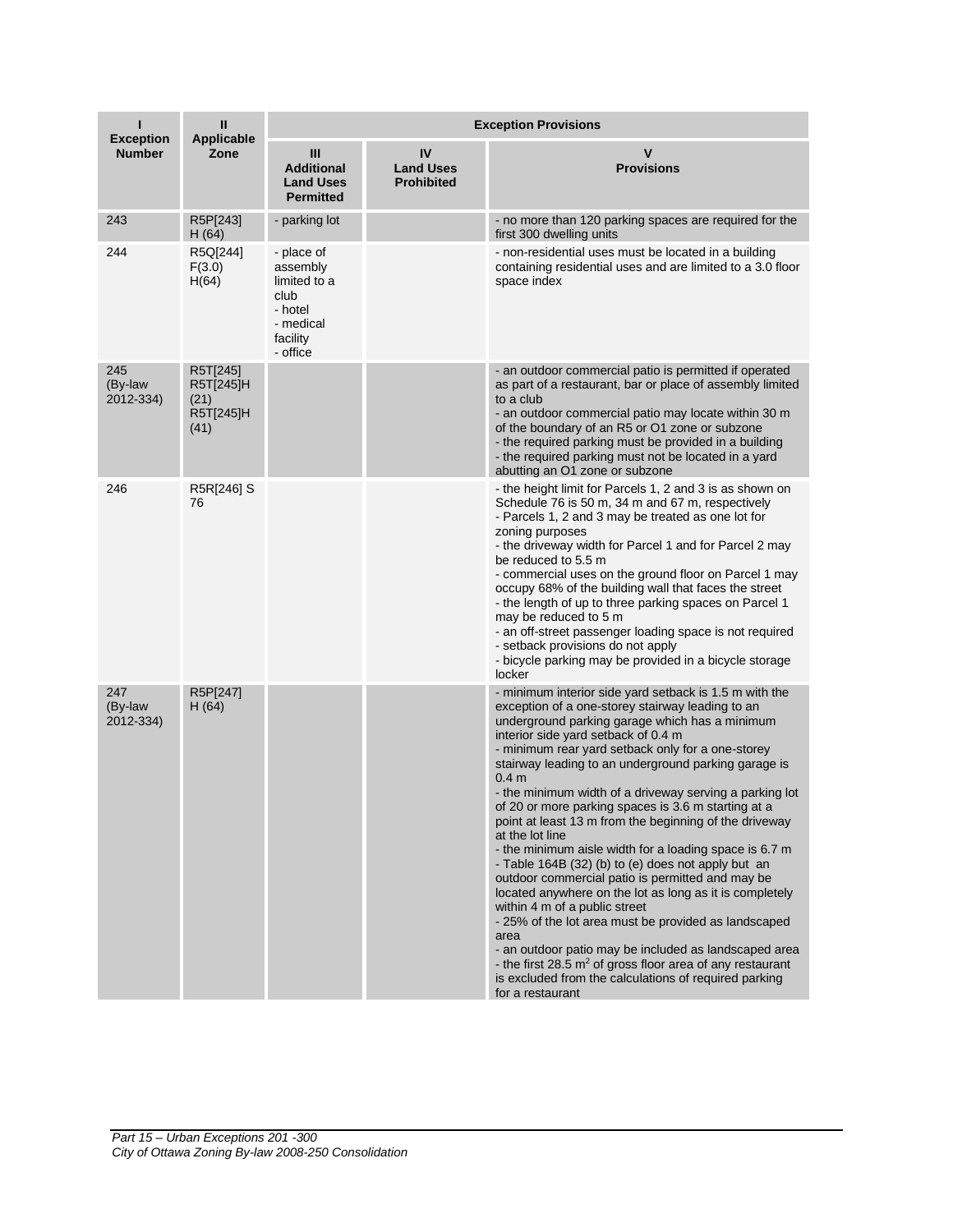| ı                                 | $\mathbf{II}$<br><b>Applicable</b>        | <b>Exception Provisions</b>                                    |                                                                                                                                                      |                                                                                                                                                                                                                                                                                                                                                                                                                                                                                                                                                                                               |  |
|-----------------------------------|-------------------------------------------|----------------------------------------------------------------|------------------------------------------------------------------------------------------------------------------------------------------------------|-----------------------------------------------------------------------------------------------------------------------------------------------------------------------------------------------------------------------------------------------------------------------------------------------------------------------------------------------------------------------------------------------------------------------------------------------------------------------------------------------------------------------------------------------------------------------------------------------|--|
| <b>Exception</b><br><b>Number</b> | Zone                                      | Ш<br><b>Additional</b><br><b>Land Uses</b><br><b>Permitted</b> | IV<br><b>Land Uses</b><br><b>Prohibited</b>                                                                                                          | v<br><b>Provisions</b>                                                                                                                                                                                                                                                                                                                                                                                                                                                                                                                                                                        |  |
| 248                               | R5P[248]<br>$H(37)$ S<br>146              | - hotel                                                        |                                                                                                                                                      | - a hotel is permitted provided the buildings within the<br>area labelled "Area containing existing Buildings" as<br>shown on Schedule 146 are retained<br>- a hotel must not be more than 13 m high<br>- the yard setbacks for a building that is up to 13 m<br>high must be as shown on Schedule 146<br>- at least 9% of the lot must be landscaped area<br>- a loading space must be at least 2.6 m wide<br>-a driveway leading to a loading space must be at least<br>$2.55$ m wide<br>- the aisle for a parking space must be at least 6.3 m<br>(OMB order No. 0734 issued Apr, 8, 2004) |  |
| 249<br>(By-law<br>2008-326)       | IL [249]                                  |                                                                | - all uses except<br>for the following:<br>- office<br>- research and<br>development<br>centre<br>- technology<br>industry<br>- utility installation | - minimum front yard, corner side yard, interior side<br>yard and rear yard setbacks of 7.5 m required                                                                                                                                                                                                                                                                                                                                                                                                                                                                                        |  |
| 250                               | IL3[250]                                  |                                                                |                                                                                                                                                      | - minimum width of landscaped area of 7.6 m to be<br>provided along the north and south sides of the portion<br>of the zone located east of Ashley Street and on the<br>south side only of the portion of this zone located west<br>of Ashley Street                                                                                                                                                                                                                                                                                                                                          |  |
| 251                               | IL3[251]                                  |                                                                |                                                                                                                                                      | - minimum width of landscaped area of 7.6 m to be<br>provided along the north and south sides of the portion<br>of this zone located east of Ashley Street, and on the<br>south side only on the portion of this zone located west<br>of Ashley Street<br>- lands in this zone are considered as one lot for<br>parking purposes<br>- parking for office to be provided at a rate of 2.8<br>spaces per 100 $m2$ of gross floor area                                                                                                                                                           |  |
| 252                               | IL3[252]                                  |                                                                | - bank<br>- restaurant                                                                                                                               | - minimum 7.6 m wide landscaped area to be provided<br>along full length of north, south and east property lines-<br>lands in this zone considered as one lot for parking<br>purposes<br>- parking for office to be provided at a rate of 2.8<br>spaces per 100 $m2$ of gross floor area                                                                                                                                                                                                                                                                                                      |  |
| 253<br>(By-law<br>2015-190)       | IL[253]<br>H(11)                          |                                                                | -animal care<br>establishment<br>- animal hospital                                                                                                   | - all uses must be completely enclosed within a<br>building<br>- minimum side yard setback of 4.5 m for a day care or<br>recreational and athletic facility<br>- minimum side and rear yard setbacks of 21 m<br>abutting a residential zone, of which a minimum of 6 m<br>must be landscaped                                                                                                                                                                                                                                                                                                  |  |
| 254                               | IL[254]<br>$H(8)$ S 103                   |                                                                |                                                                                                                                                      | - office or medical facility permitted only if located in<br>the same building as a permitted industrial use<br>- front yard and side yard setbacks as per Schedule<br>103<br>- a landscaped area with a minimum width of 15.2 m to<br>be provided abutting the rear lot line, as shown<br>Schedule 103<br>- no loading facilities to be located in any yard abutting<br>a residential use                                                                                                                                                                                                    |  |
| 255                               | IL[255] S<br>108<br>IL[255]<br>$H(9.5)$ S |                                                                |                                                                                                                                                      | - minimum rear yard setback of 15.2 m required<br>abutting a residential zone, except for properties<br>located in Area A on Schedule 108 in which case the<br>minimum rear yard setback is to be 7.6 m                                                                                                                                                                                                                                                                                                                                                                                       |  |

*Part 15 – Urban Exceptions 201 -300 City of Ottawa Zoning By-law 2008-250 Consolidation*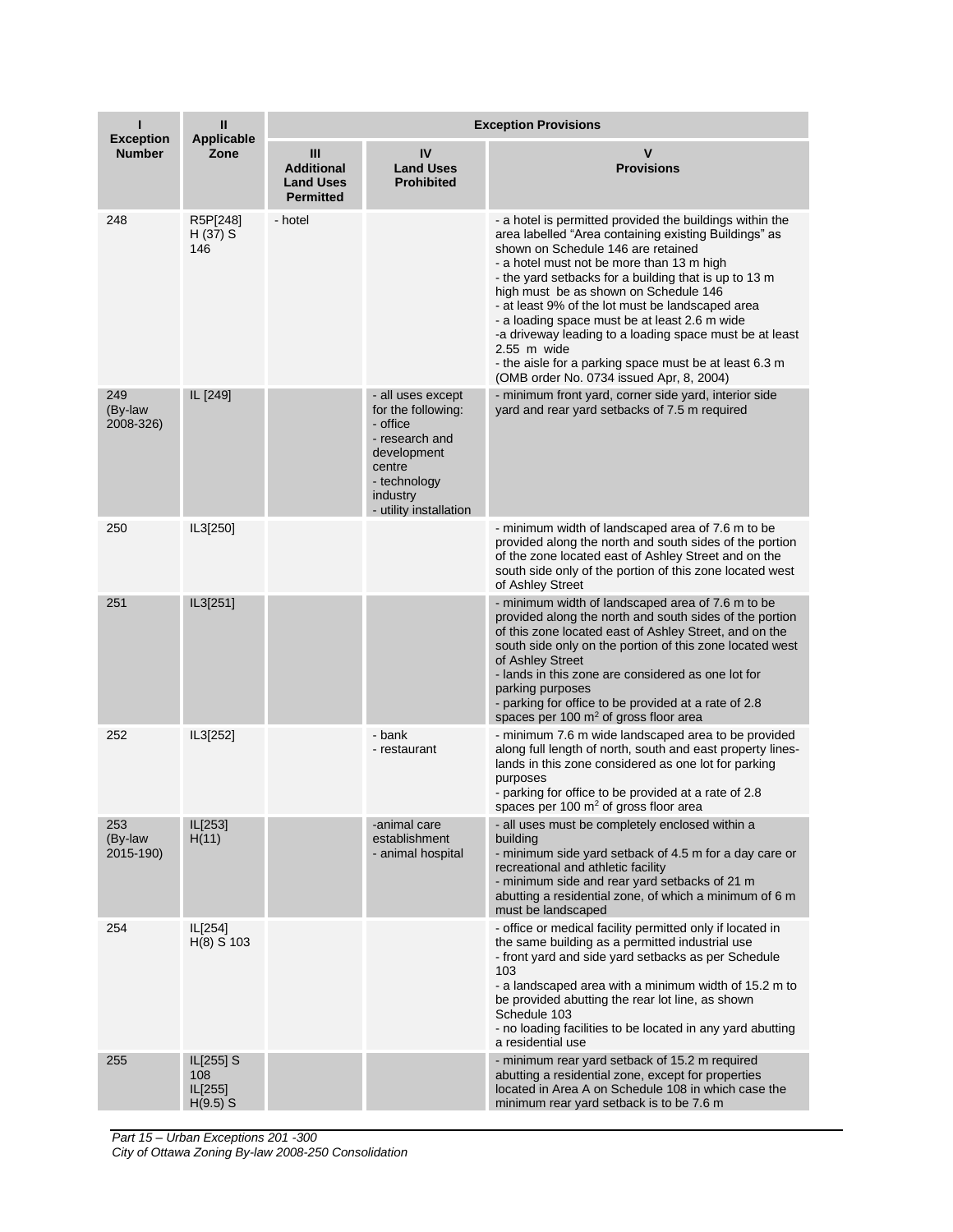| ı<br>Ш<br><b>Exception</b><br><b>Applicable</b> |                                      |                                                                                                                                                                                                                                                |                                                                                    | <b>Exception Provisions</b>                                                                                                                                                                                                                                                                                                                                                                                                                                                                                                                |  |  |
|-------------------------------------------------|--------------------------------------|------------------------------------------------------------------------------------------------------------------------------------------------------------------------------------------------------------------------------------------------|------------------------------------------------------------------------------------|--------------------------------------------------------------------------------------------------------------------------------------------------------------------------------------------------------------------------------------------------------------------------------------------------------------------------------------------------------------------------------------------------------------------------------------------------------------------------------------------------------------------------------------------|--|--|
| <b>Number</b>                                   | Zone                                 | Ш<br><b>Additional</b><br><b>Land Uses</b><br><b>Permitted</b>                                                                                                                                                                                 | IV<br><b>Land Uses</b><br><b>Prohibited</b>                                        | <b>Provisions</b>                                                                                                                                                                                                                                                                                                                                                                                                                                                                                                                          |  |  |
|                                                 | 108<br>IL[255]                       |                                                                                                                                                                                                                                                |                                                                                    | - rear yard setback to be entirely landscaped area<br>- landscaped areas as shown on Schedule 108<br>- Area B on Schedule 108 must be entirely landscaped<br>area and an opaque screen of at least 2 m in height<br>must be provided along the lot line abutting a<br>residential zone                                                                                                                                                                                                                                                     |  |  |
| 256                                             | IL [256]<br>IL [256]<br>H(8)         | - retail store<br>- retail food<br>store                                                                                                                                                                                                       |                                                                                    | - minimum rear yard setback abutting a residential<br>zone of 15.2 m<br>- entire rear yard setback to be landscaped area<br>- retail store and retail food store are subject to the<br>following regulations:<br>(i) each individual use or occupancy must not exceed<br>300 square metres in gross floor area; and<br>(ii) the cumulative total gross floor area occupied by all<br>these uses must not exceed 20% of the lot area.                                                                                                       |  |  |
| 257                                             | IL [257]                             | - retail store<br>other than<br>automotive-<br>related uses,<br>hardware<br>store, home<br>renovation<br>centre,<br>furniture,<br>appliance and<br>furnishings<br>store,<br>department<br>store and<br>discount store<br>- place of<br>worship |                                                                                    | - bank, restaurant, full service, restaurant, fast food,<br>restaurant, take-out and retail store limited to 930 m <sup>2</sup> in<br>gross floor area each<br>- the cumulative gross floor area for a place of worship<br>must not exceed 1160 m <sup>2</sup><br>- the cumulative gross floor area of a place of<br>assembly must not exceed 945 m <sup>2</sup>                                                                                                                                                                           |  |  |
| 258                                             | IL[258]F<br>$(0.6)$ S 97             |                                                                                                                                                                                                                                                |                                                                                    | - maximum permitted height for office uses of 12 m;<br>maximum permitted height for other uses of 7.7 m<br>- uses to be located as per Schedule 97<br>- warehouse limited to a maximum gross floor area of 5<br>110 $m2$                                                                                                                                                                                                                                                                                                                   |  |  |
| 259                                             | IL[259]<br>H(11)                     | - retail food<br>store<br>- retail store                                                                                                                                                                                                       | - automobile<br>service station<br>- restaurant                                    | - all uses to be completely enclosed within a building<br>- no structure permitted to project above the height limit<br>for the zone<br>- minimum setback from a property line abutting a<br>residential zone of 21.5 m the first 6 m of which is to be<br>landscaped<br>- parking spaces may be located within landscaped<br>area, but may not be closer to a lot line abutting a<br>residential zone than 6 m<br>- subsection 203(2)(c) does not apply<br>- loading facilities are not permitted in a yard abutting a<br>residential use |  |  |
| 260                                             | IL[260]<br>H(22)<br>IL[260]<br>H(11) |                                                                                                                                                                                                                                                |                                                                                    | - required parking is permitted to be located off-site,<br>provided it is located on the hydro right-of-way located<br>in this zone<br>- the 20% lot area restriction for a parking garage or<br>parking lot does not apply on the Ontario Hydro lands                                                                                                                                                                                                                                                                                     |  |  |
| 261                                             | IL[261]<br>H(11)                     |                                                                                                                                                                                                                                                |                                                                                    | -the required parking is permitted to be located off-site<br>provided that it is located within this zone                                                                                                                                                                                                                                                                                                                                                                                                                                  |  |  |
| 262<br>(By-law<br>2019-41)                      | IL[262]<br>$H(22)$ -h                | - artist studio<br>- bar<br>- storage yard<br>limited to the                                                                                                                                                                                   | - all commercial<br>uses except artist<br>studio, bank, bar,<br>convenience store, | - permitted commercial uses not to apply until the "h"<br>symbol has been removed<br>- the "h" symbol will not be removed until it has been<br>demonstrated to Council that adequate sanitary sewer                                                                                                                                                                                                                                                                                                                                        |  |  |

*Part 15 – Urban Exceptions 201 -300*

*City of Ottawa Zoning By-law 2008-250 Consolidation*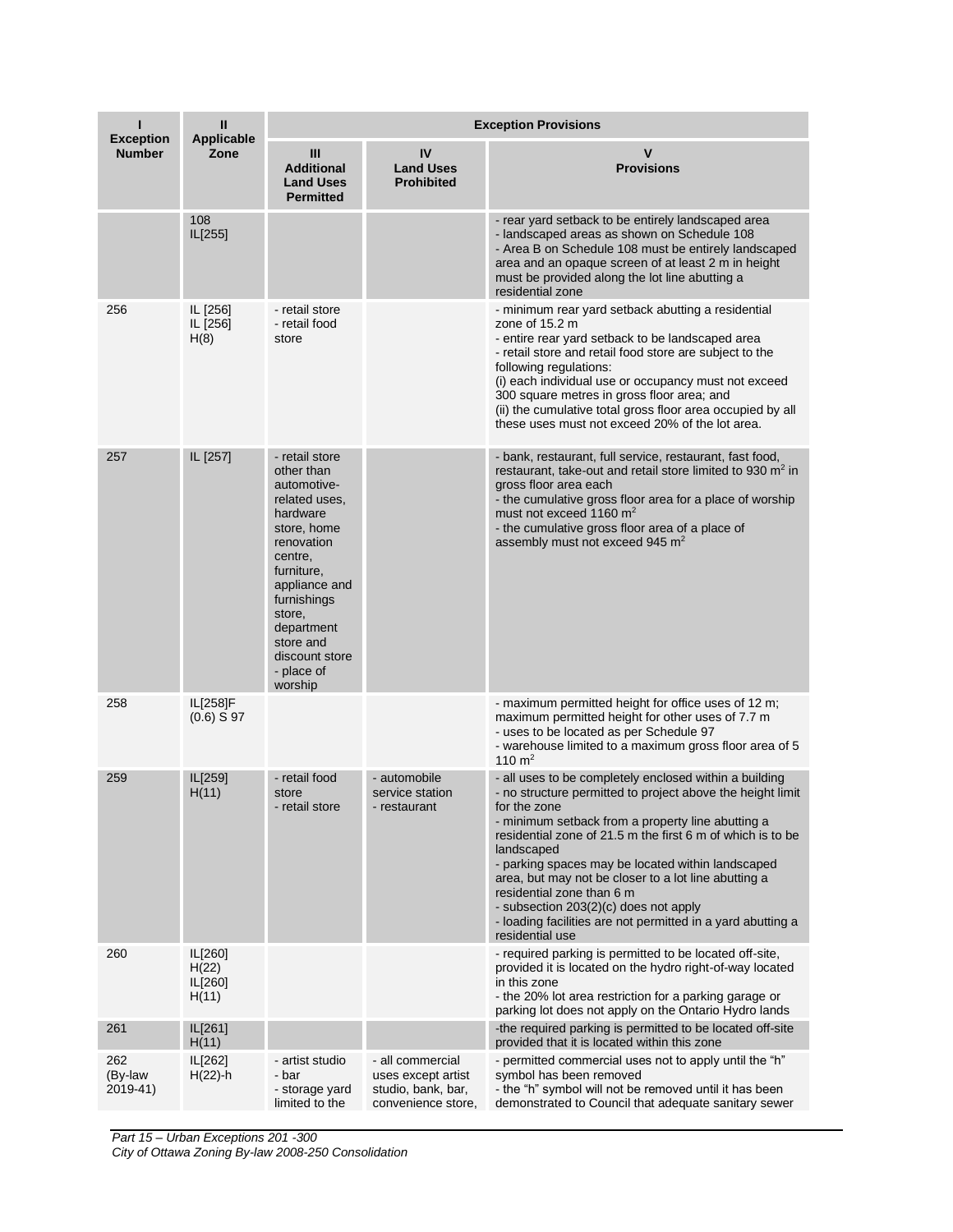|                                   | $\mathbf{I}$<br><b>Applicable</b><br>Zone | <b>Exception Provisions</b>                                                                  |                                                                                               |                                                                                                                                                                                                                                                                                                                                                                                                                                                                                                                                                                                                                                                                                                                                                                                                                                                                                                                                                                                                                                                                             |  |
|-----------------------------------|-------------------------------------------|----------------------------------------------------------------------------------------------|-----------------------------------------------------------------------------------------------|-----------------------------------------------------------------------------------------------------------------------------------------------------------------------------------------------------------------------------------------------------------------------------------------------------------------------------------------------------------------------------------------------------------------------------------------------------------------------------------------------------------------------------------------------------------------------------------------------------------------------------------------------------------------------------------------------------------------------------------------------------------------------------------------------------------------------------------------------------------------------------------------------------------------------------------------------------------------------------------------------------------------------------------------------------------------------------|--|
| <b>Exception</b><br><b>Number</b> |                                           | Ш<br><b>Additional</b><br><b>Land Uses</b><br><b>Permitted</b>                               | IV<br><b>Land Uses</b><br><b>Prohibited</b>                                                   | V<br><b>Provisions</b>                                                                                                                                                                                                                                                                                                                                                                                                                                                                                                                                                                                                                                                                                                                                                                                                                                                                                                                                                                                                                                                      |  |
|                                   |                                           | storage of<br>towing<br>equipment<br>and wrecked<br>vehicles or a<br>municipal<br>works yard | office, personal<br>service business,<br>restaurant, retail<br>food store and<br>retail store | and transportation capacity exists to accommodate<br>development of the permitted commercial uses<br>- the 20% lot area restriction, for a parking garage or<br>parking lot does not apply on the Ontario Hydro lands                                                                                                                                                                                                                                                                                                                                                                                                                                                                                                                                                                                                                                                                                                                                                                                                                                                       |  |
| 263                               | IG3[263]<br>IH[263]<br>IL[263]            | - adult<br>entertainment<br>parlour                                                          |                                                                                               |                                                                                                                                                                                                                                                                                                                                                                                                                                                                                                                                                                                                                                                                                                                                                                                                                                                                                                                                                                                                                                                                             |  |
| 264                               | IL[264]<br>S 102                          | - artist studio<br>- retail food<br>store<br>- retail store                                  |                                                                                               | - office, retail store, retail food store and artist studio<br>are permitted in Area A and Area B on Schedule 102,<br>provided they are located in a building containing a<br>permitted industrial use<br>- total gross floor area of all commercial uses must not<br>exceed 50% of the lot area<br>- combined total gross floor area of the accessory<br>display and sales area of any permitted industrial uses<br>and the gross floor area of retail stores and retail food<br>stores must not exceed 20% of the gross floor area of<br>a building<br>- maximum building height in Area A on Schedule 102<br>limited to 10.7 m                                                                                                                                                                                                                                                                                                                                                                                                                                           |  |
| 265                               | IL[265]                                   | - artist studio<br>- retail food<br>store                                                    |                                                                                               | -office uses limited to a maximum gross floor area of<br>26 101 square metres<br>- bank, restaurant, fast food, restaurant, full service,<br>restaurant, take-out, retail food store, personal service<br>business and artist studio limited to a cumulative total<br>of 2 000 m2<br>- retail food store limited to a maximum gross floor area<br>of 280 m2 per store<br>- retailing of any product of any permitted industrial use<br>provided the retail display and sales area does not<br>occupy more than a cumulative total of 7 900 m2 in the<br>entire exception zone and provided:<br>(i) not more than 4 740 m2 which must consist of<br>clearly delineated area having a gross floor area of<br>not less than 1 395 m2 and not more than 2 325 m2,<br>and<br>(ii) not more than 3 190 m2 which must consist of<br>clearly delineated area having a gross floor area of<br>not less than 275 m2 and not more than 2 325 m2<br>- parking for the recreational and athletic facility to be<br>provided at the rate of 10.5 spaces per 100 m2 of<br>gross floor area |  |
| 266                               | IG3[266]-h<br>S 134                       | - snow<br>disposal<br>facility                                                               |                                                                                               | - permitted commercial uses not to apply until the "h"<br>symbol has been removed<br>- the "h" symbol will not be removed until it has been<br>demonstrated to Council that adequate sanitary sewer<br>and transportation capacity exists to accommodate<br>development of the permitted uses in this zone<br>- the "h" provision does not apply to the additional uses<br>permitted under Column III (Additional Land Uses<br>Permitted) of this exception                                                                                                                                                                                                                                                                                                                                                                                                                                                                                                                                                                                                                 |  |
| 267                               | IG[267]<br>H(11)                          |                                                                                              | - bank<br>- restaurant, full<br>service                                                       | - commercial uses may use the full FSI                                                                                                                                                                                                                                                                                                                                                                                                                                                                                                                                                                                                                                                                                                                                                                                                                                                                                                                                                                                                                                      |  |
| 268                               | IH[268]                                   | - adult<br>entertainment<br>parlour                                                          |                                                                                               | - office permitted only if located on the second floor of<br>the existing building on the property known municipally<br>as 1220 Old Innes Road                                                                                                                                                                                                                                                                                                                                                                                                                                                                                                                                                                                                                                                                                                                                                                                                                                                                                                                              |  |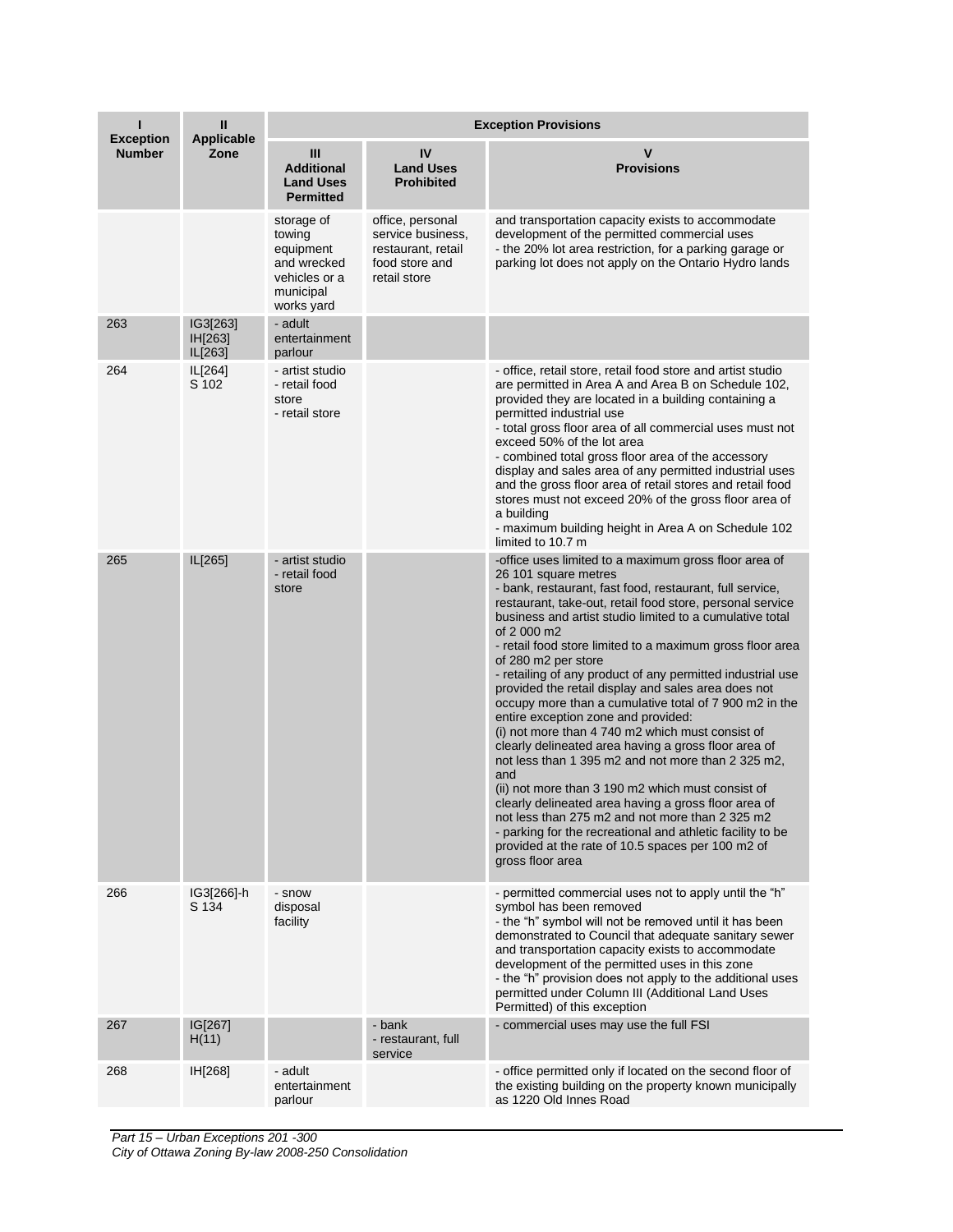| <b>Exception</b>            | Ш<br><b>Applicable</b><br>Zone | <b>Exception Provisions</b>                                                 |                                                                                          |                                                                                                                                                                                                                                                                                                                                                                                                                                                                                                                                                                                                                                                                             |  |
|-----------------------------|--------------------------------|-----------------------------------------------------------------------------|------------------------------------------------------------------------------------------|-----------------------------------------------------------------------------------------------------------------------------------------------------------------------------------------------------------------------------------------------------------------------------------------------------------------------------------------------------------------------------------------------------------------------------------------------------------------------------------------------------------------------------------------------------------------------------------------------------------------------------------------------------------------------------|--|
| <b>Number</b>               |                                | Ш<br><b>Additional</b><br><b>Land Uses</b><br><b>Permitted</b>              | IV<br><b>Land Uses</b><br><b>Prohibited</b>                                              | $\mathbf v$<br><b>Provisions</b>                                                                                                                                                                                                                                                                                                                                                                                                                                                                                                                                                                                                                                            |  |
|                             |                                | - office                                                                    |                                                                                          | - office use limited to a maximum gross floor area of<br>1 580 $m2$                                                                                                                                                                                                                                                                                                                                                                                                                                                                                                                                                                                                         |  |
| 269                         | IG1[269]                       |                                                                             |                                                                                          | - office limited to a maximum gross floor area of<br>310 $m2$<br>- 4 parking spaces to be provided for the office use                                                                                                                                                                                                                                                                                                                                                                                                                                                                                                                                                       |  |
| 270                         | IG1[270]                       | - retail store<br>limited to a<br>furniture store<br>- retail food<br>store | - truck transport<br>terminal<br>- recreational and<br>athletic facility<br>- restaurant | - office use permitted only on the property known<br>municipally as 2481 and 2487 Kaladar Avenue<br>- office use limited to a maximum gross floor area of<br>890 m <sup>2</sup> at 2481 Kaladar Avenue and to a maximum<br>gross floor area of 1 500 m <sup>2</sup> at 2487 Kaladar Avenue<br>- retail use limited to a furniture store permitted only on<br>the property known municipally as 2477 Kaladar<br>Avenue<br>- automobile service station or gas bar permitted on the<br>property known municipally as 1150-1160 Heron Road<br>and at 2477 Kaladar Avenue<br>- retail food store use permitted only on the property<br>known municipally as 2455 Kaladar Avenue |  |
| 271<br>(By-law<br>2011-409) |                                |                                                                             |                                                                                          |                                                                                                                                                                                                                                                                                                                                                                                                                                                                                                                                                                                                                                                                             |  |
| 272                         | IL [272] S<br>118              |                                                                             |                                                                                          | - maximum building height in accordance with<br>Schedule 118<br>- maximum gross floor area limited to 18 580 $m2$<br>- maximum lot coverage provision does not apply                                                                                                                                                                                                                                                                                                                                                                                                                                                                                                        |  |
| 273                         | IL[273]                        | - museum                                                                    |                                                                                          | - despite Section 65, the rocket, lighthouse and similar<br>features are permitted to project above the permitted<br>height limit                                                                                                                                                                                                                                                                                                                                                                                                                                                                                                                                           |  |
| 274                         | IH[274]                        | - office                                                                    |                                                                                          | - maximum cumulative gross floor area for all office<br>uses of $705 \text{ m}^2$<br>- office restricted to location on second floor of building                                                                                                                                                                                                                                                                                                                                                                                                                                                                                                                            |  |
| 275<br>(By-law<br>2011-273) | MC[275]<br>F(1.3)              | - detached<br>dwelling                                                      |                                                                                          |                                                                                                                                                                                                                                                                                                                                                                                                                                                                                                                                                                                                                                                                             |  |
| 276<br>(By-law<br>2015-191) | IL [276]                       |                                                                             |                                                                                          | - minimum parking requirement of 1 parking space per<br>100 square metres of gross floor area up to 1 900 m <sup>2</sup><br>plus 1 additional parking space for every 475 m <sup>2</sup> of<br>gross floor area over 1 900 $m2$ including any basement<br>area                                                                                                                                                                                                                                                                                                                                                                                                              |  |
| 277<br>(By-law<br>2018-235) | Reserved<br>for Future<br>Use  |                                                                             |                                                                                          |                                                                                                                                                                                                                                                                                                                                                                                                                                                                                                                                                                                                                                                                             |  |
| 278                         | IL[278]<br>H(30)               |                                                                             |                                                                                          | - required parking is permitted to be located off-site<br>provided that it is located within this zone<br>- a yard that abuts the zone boundary separating this<br>zone from the adjacent IL2[277]H(22)-h zone may be<br>reduced to 3.6 m                                                                                                                                                                                                                                                                                                                                                                                                                                   |  |
| 279                         | IL[279]                        | - automobile<br>body shop                                                   |                                                                                          |                                                                                                                                                                                                                                                                                                                                                                                                                                                                                                                                                                                                                                                                             |  |
| 280<br>(By-law<br>2008-282) | IL[280]<br>H(11)               | - retail store<br>-theatre                                                  |                                                                                          | - lands may be developed with a maximum of two<br>stand-alone retail stores to a total maximum gross floor<br>area of 7,779 square metres.<br>- a retail store may have a maximum gross floor area<br>of up to 4,000 m2<br>-alternatively, should the site not be developed with<br>stand-alone retail, office development within buildings<br>having a maximum height of 5 storeys are permitted.<br>-a theatre is permitted for a temporary period of one<br>year expiring on July 8, 2009                                                                                                                                                                                |  |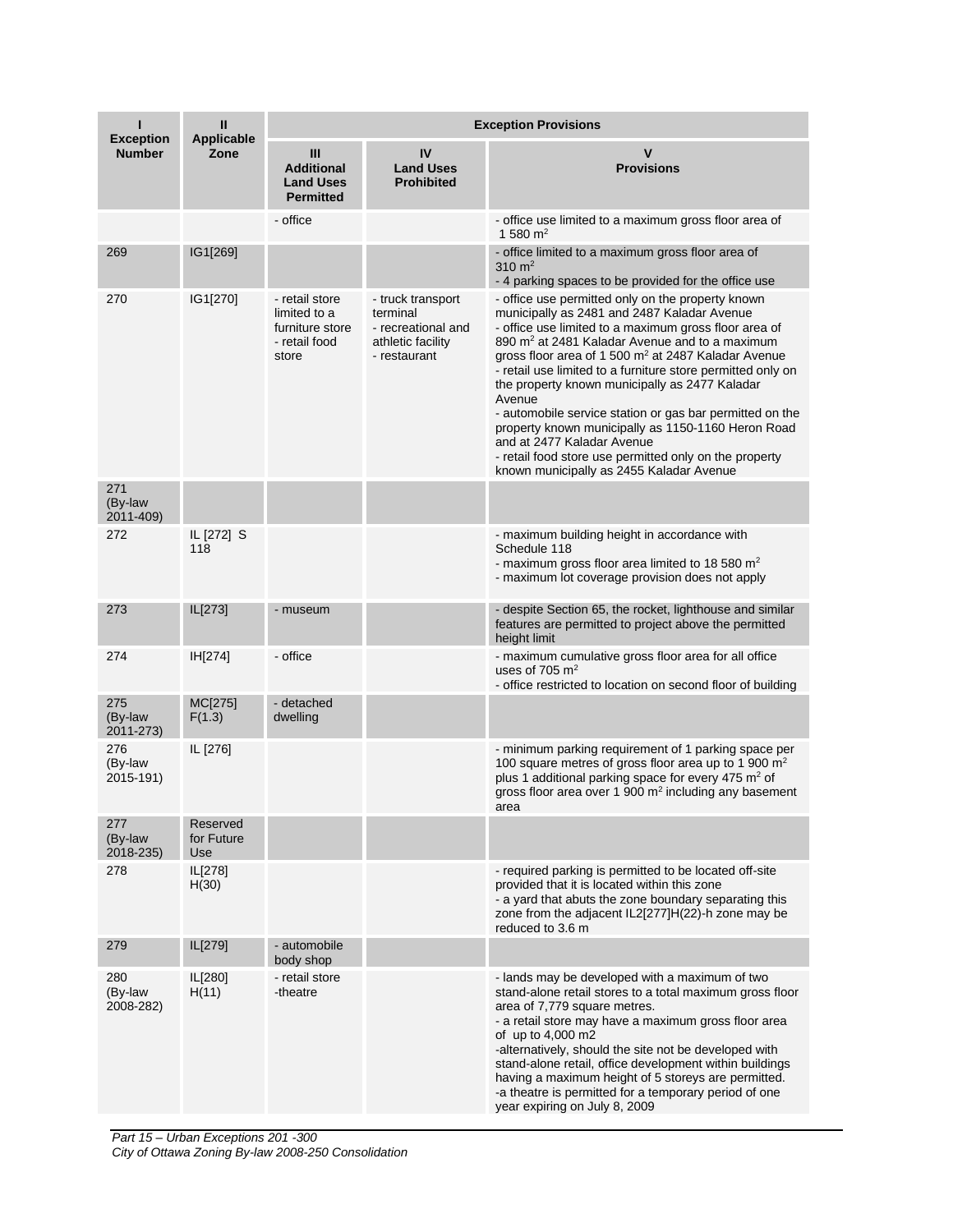| <b>Exception</b>                                                            | $\mathbf{I}$<br><b>Applicable</b><br>Zone | <b>Exception Provisions</b>                                    |                                                                                                                                                                                                                                                                                         |                                                                                                                                                                                                                                                                                                                                                                                                                                                                                                       |  |
|-----------------------------------------------------------------------------|-------------------------------------------|----------------------------------------------------------------|-----------------------------------------------------------------------------------------------------------------------------------------------------------------------------------------------------------------------------------------------------------------------------------------|-------------------------------------------------------------------------------------------------------------------------------------------------------------------------------------------------------------------------------------------------------------------------------------------------------------------------------------------------------------------------------------------------------------------------------------------------------------------------------------------------------|--|
| <b>Number</b>                                                               |                                           | Ш<br><b>Additional</b><br><b>Land Uses</b><br><b>Permitted</b> | IV<br><b>Land Uses</b><br><b>Prohibited</b>                                                                                                                                                                                                                                             | v<br><b>Provisions</b>                                                                                                                                                                                                                                                                                                                                                                                                                                                                                |  |
| 281                                                                         | IL[281]<br>H(11)                          | - retail store                                                 |                                                                                                                                                                                                                                                                                         | - a retail store may have a maximum gross floor area<br>of 4 645 m <sup>2</sup> and may occupy a maximum of 40% of the<br>permitted gross floor area.                                                                                                                                                                                                                                                                                                                                                 |  |
| 282                                                                         | IG3[282]<br>H(10.7)                       | - retail store                                                 |                                                                                                                                                                                                                                                                                         | - office and retail store are permitted and limited to a<br>maximum gross floor area of 152 m <sup>2</sup> each<br>- outside storage and loading areas not permitted in<br>any yard abutting a leisure, institutional or residential<br>zone<br>- Paragraphs 199 (2) (b) and (c) do not apply in the<br>case of an automobile dealership and automobile<br>rental establishment                                                                                                                       |  |
| 283                                                                         | IL[283]                                   | - towing<br>service<br>- storage yard                          |                                                                                                                                                                                                                                                                                         | - a storage yard:<br>- must be part of a towing service use located at<br>- 2759 Lancaster Road<br>- is restricted to wrecked vehicles, impounded<br>- vehicles, and towing equipment<br>- a minimum 3 m wide landscaped area is required<br>between a storage yard and a lot line abutting a public<br>street or IL zone<br>- the width of the landscaped area may be reduced to<br>0.6 m if it contains an opaque screen at least 1.8 m<br>high that runs parallel to or concentric with a lot line |  |
| 284<br>(By-law<br>2011-151)<br>(By-law<br>2010-231)<br>(By-law<br>2009-302) | multiple                                  | - school                                                       |                                                                                                                                                                                                                                                                                         |                                                                                                                                                                                                                                                                                                                                                                                                                                                                                                       |  |
| 285                                                                         | L1[285]<br>O1[285]                        |                                                                |                                                                                                                                                                                                                                                                                         | - maximum permitted height of a communications<br>tower is 36.6 metres                                                                                                                                                                                                                                                                                                                                                                                                                                |  |
| 286<br>(By-law<br>2015-190)                                                 | IP[286]                                   | - storage yard                                                 | - automobile<br>dealership<br>- drive through<br>facility<br>all uses in<br>subsection 205(2)<br>except:<br>-animal care<br>establishment<br>- animal hospital<br>- bank<br>- bank machine<br>- instructional<br>facility<br>- restaurant, full<br>service<br>- restaurant, take<br>out | - maximum lot coverage is 35%                                                                                                                                                                                                                                                                                                                                                                                                                                                                         |  |
| 287<br>(By-law<br>$2015 - 45$                                               | IP[287]                                   | -light industrial<br>use<br>-printing plant<br>-warehouse      | - hotel                                                                                                                                                                                                                                                                                 | - considered as one lot for zoning and parking<br>purposes<br>- only one building permitted in the IP[287] zone unless<br>site plan control approval showing additional building<br>will not detrimentally affect vehicular access to the lot<br>or vehicular circulation on the lot will be properly<br>integrated with other buildings on the lot                                                                                                                                                   |  |
| 288<br>(By-law<br>2015-190)                                                 | IG5[288]                                  |                                                                | all uses except for:<br>-animal care<br>establishment<br>- animal hospital                                                                                                                                                                                                              | - no access off McFarland Rd and Prince of Wales Dr.<br>- a berm approved by the City of Ottawa must be<br>provided along MacFarlane Road or Prince of Wales<br>Drive, whichever is applicable, in order to provide                                                                                                                                                                                                                                                                                   |  |

*Part 15 – Urban Exceptions 201 -300 City of Ottawa Zoning By-law 2008-250 Consolidation*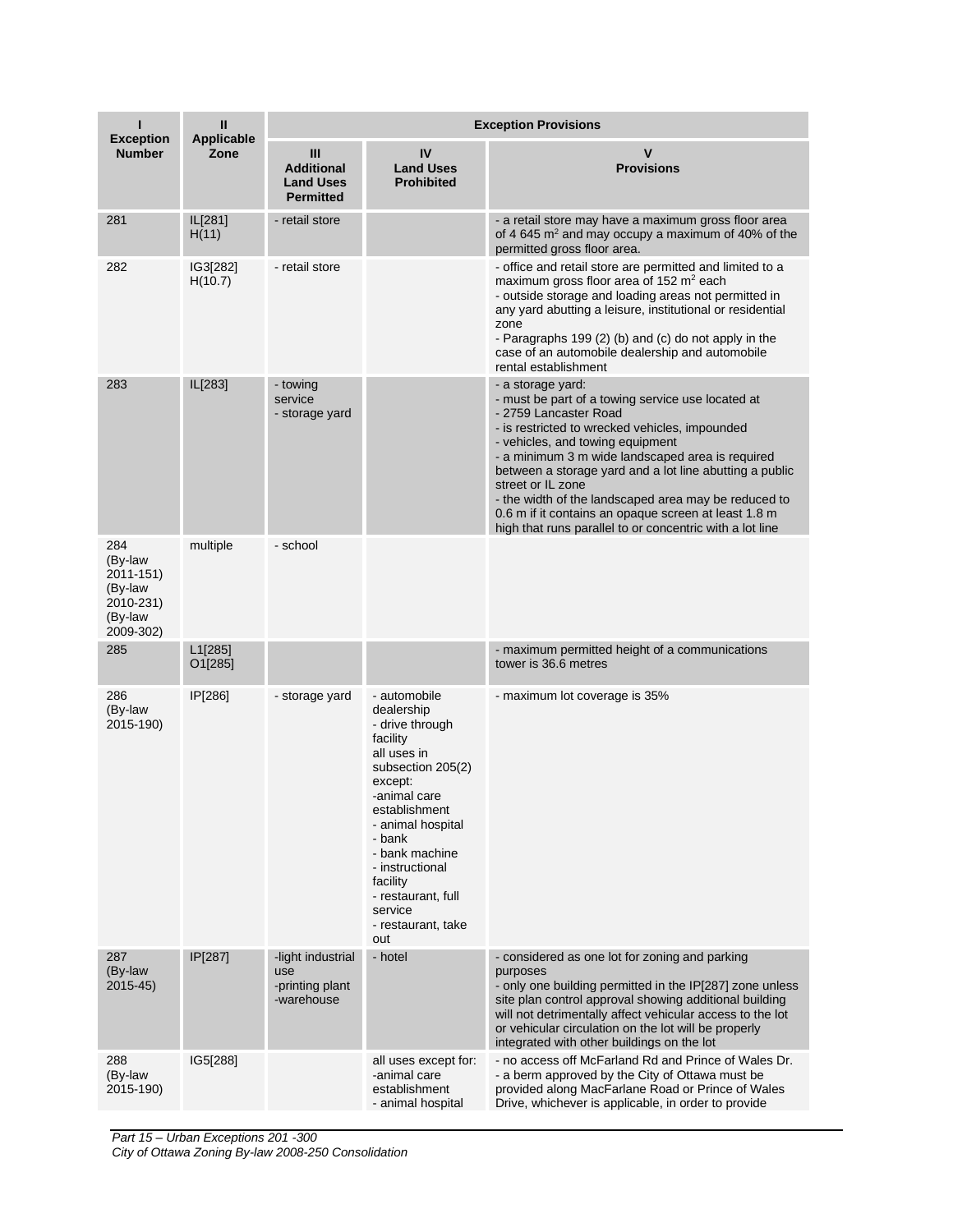| ı                                                                  | Ш<br><b>Applicable</b><br>Zone                                                                         | <b>Exception Provisions</b>                                    |                                                                                                                                                                                                                                                                                                                 |                                                                                                                                                                                                                                                                                                                                                                                                                                                                                                                                                                                                                                                                                                                                                                                                                                                                                                            |  |
|--------------------------------------------------------------------|--------------------------------------------------------------------------------------------------------|----------------------------------------------------------------|-----------------------------------------------------------------------------------------------------------------------------------------------------------------------------------------------------------------------------------------------------------------------------------------------------------------|------------------------------------------------------------------------------------------------------------------------------------------------------------------------------------------------------------------------------------------------------------------------------------------------------------------------------------------------------------------------------------------------------------------------------------------------------------------------------------------------------------------------------------------------------------------------------------------------------------------------------------------------------------------------------------------------------------------------------------------------------------------------------------------------------------------------------------------------------------------------------------------------------------|--|
| <b>Exception</b><br><b>Number</b>                                  |                                                                                                        | Ш<br><b>Additional</b><br><b>Land Uses</b><br><b>Permitted</b> | IV<br><b>Land Uses</b><br><b>Prohibited</b>                                                                                                                                                                                                                                                                     | v<br><b>Provisions</b>                                                                                                                                                                                                                                                                                                                                                                                                                                                                                                                                                                                                                                                                                                                                                                                                                                                                                     |  |
|                                                                    |                                                                                                        |                                                                | - bank<br>- light industrial<br>use<br>- medical facility<br>- office<br>- research and<br>development<br>centre<br>- restaurant, full<br>service<br>- restaurant, take<br>out<br>- service and<br>repair shop<br>- technology<br>industry<br>- training centre<br>- warehouse                                  | visual screening from lands zoned for residential uses<br>on the south side of MacFarlane Road or the east side<br>of Prince of Wales Drive                                                                                                                                                                                                                                                                                                                                                                                                                                                                                                                                                                                                                                                                                                                                                                |  |
| 289                                                                | IG5[289]                                                                                               |                                                                |                                                                                                                                                                                                                                                                                                                 | - no access off Rideau Heights Dr.                                                                                                                                                                                                                                                                                                                                                                                                                                                                                                                                                                                                                                                                                                                                                                                                                                                                         |  |
| 290                                                                | IG5[290]                                                                                               | - place of<br>worship                                          |                                                                                                                                                                                                                                                                                                                 | - place of worship limited to 248 $m2$ gross floor area                                                                                                                                                                                                                                                                                                                                                                                                                                                                                                                                                                                                                                                                                                                                                                                                                                                    |  |
| 291                                                                | AM[291]<br>H(11)<br>AM[291]<br>F(0.65)<br>H(20)                                                        | - amusement<br>park limited to<br>a miniature<br>golf course   |                                                                                                                                                                                                                                                                                                                 | - amusement park to be located on the western half of<br>this zone                                                                                                                                                                                                                                                                                                                                                                                                                                                                                                                                                                                                                                                                                                                                                                                                                                         |  |
| 292<br>OMB<br>Decision<br>PL080959<br>issued on<br>May 15,<br>2009 | GM[292]<br>F(0.4)<br>$H(12)$ -h<br>IL[292]<br>F(0.4)<br>$H(12) - h$<br>GM[292]<br>F(1.5)<br>$H(20)$ -h |                                                                | All uses are<br>prohibited except:<br>- bank<br>- instructional<br>facility<br>- light industrial<br>uses<br>- medical facility<br>- office<br>- place of<br>assembly<br>- recreational and<br>athletic facility<br>- restaurant, full<br>service<br>- restaurant, take-<br>out<br>- service and<br>repair shop | - uses not permitted until the "h" symbol has been<br>removed<br>- the removal of the "h" symbol is conditional to:<br>(i) the submission of a Transportation Impact Study<br>(ii) an agreement between the City and the property<br>owners regarding cost sharing and implementation of<br>a schedule for the construction of road infrastructure<br>improvements generated by the development of the<br>lands as recommended by the Transportation Impact<br>Study; and<br>(iii) the submission and approval of a site plan.<br>- minimum landscaped area: 10%<br>- in the case of a lot with a lot depth greater than 100<br>m, a minimum landscaping strip of 9 m must be<br>provided along the Nepean Creek<br>- the utility easement along Colonnade Road North<br>may be used for calculating min. lot frontage, lot area,<br>lot coverage and front yard<br>- minimum front yard setback- 6 metres |  |
| 293<br>(By-law<br>2010-363)<br>(By-law<br>2010-307)                | IL2[293]<br>H(14)                                                                                      | - automobile<br>body shop<br>-manual car<br>wash               |                                                                                                                                                                                                                                                                                                                 | - automobile body shop is only permitted in units No.<br>11 and 12 at 5330 Canotek Road<br>-a manual car wash is only permitted in Unit 13 and<br>5370 Canotek Road<br>-notwithstanding Subsection 112(1) and Table 112 the<br>minimum required total number of queuing spaces for<br>a manual car wash is 3                                                                                                                                                                                                                                                                                                                                                                                                                                                                                                                                                                                               |  |
| 294                                                                | IL2[294]<br>H(14)                                                                                      | - school<br>- place of<br>worship                              |                                                                                                                                                                                                                                                                                                                 | - a minimum of 78 parking spaces are required for the<br>property located at 839 Shefford Rd, provided the<br>building is occupied by offices and a church                                                                                                                                                                                                                                                                                                                                                                                                                                                                                                                                                                                                                                                                                                                                                 |  |
| 295<br>(By-law<br>2011-414)<br>(By-law<br>2011-273)                | IL4[295]H<br>(21)<br>IG6[295]<br>IL[295]<br>H(21)                                                      | - hotel                                                        |                                                                                                                                                                                                                                                                                                                 |                                                                                                                                                                                                                                                                                                                                                                                                                                                                                                                                                                                                                                                                                                                                                                                                                                                                                                            |  |

*Part 15 – Urban Exceptions 201 -300 City of Ottawa Zoning By-law 2008-250 Consolidation*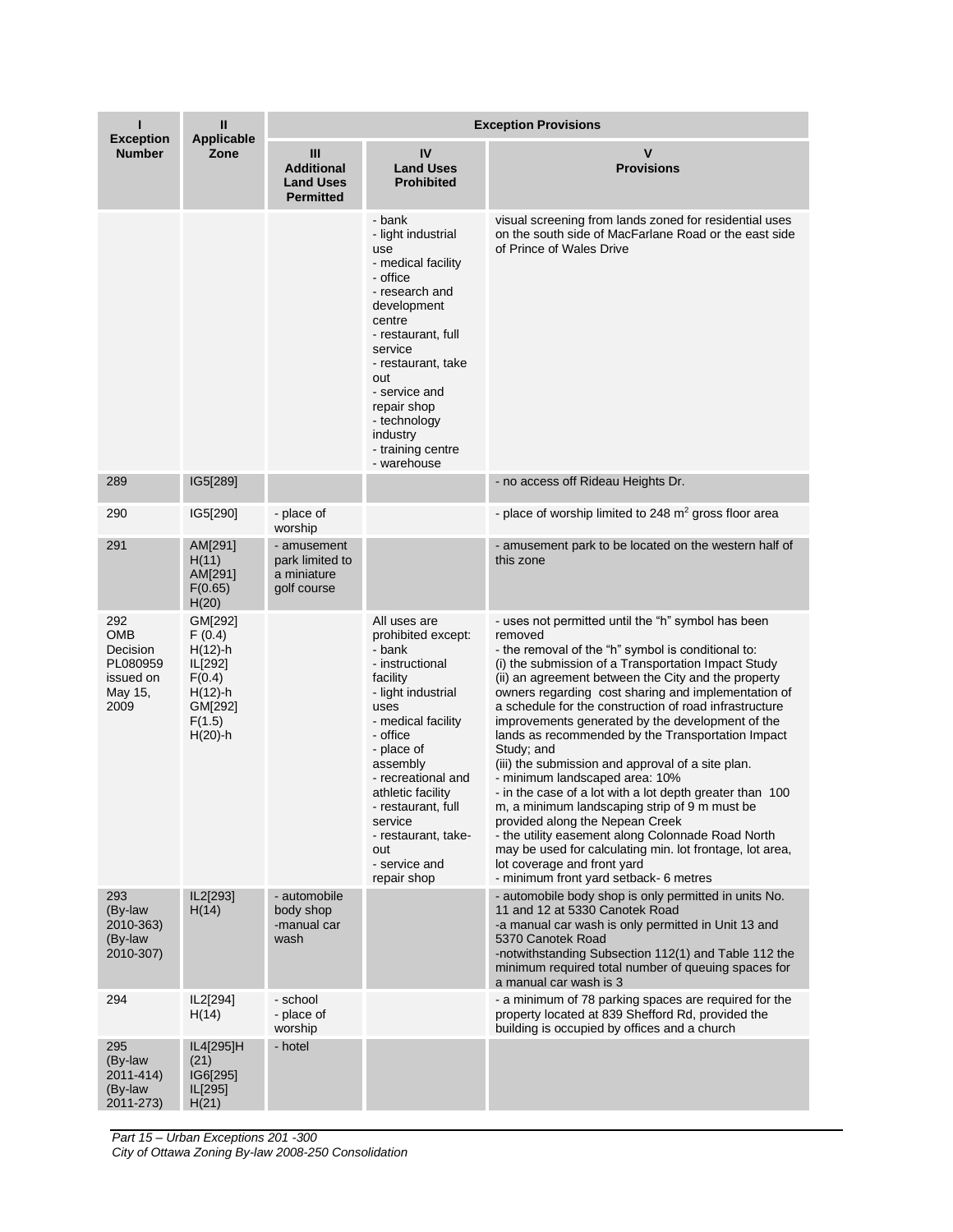| п                                 | Ш<br><b>Applicable</b><br>Zone | <b>Exception Provisions</b>                                     |                                             |                                                                                                                                                                                                                                                                                                                                                                                                                                                                                                                                                                                                                                                                                                                                                                                                                                                                                                                                                                                                                                                                                                                                                                                                                                                                                                                                                                                                                                                                                                                                                                                                                                                                                                                                                                                                                                                                                                                                                                                                                                                                      |  |
|-----------------------------------|--------------------------------|-----------------------------------------------------------------|---------------------------------------------|----------------------------------------------------------------------------------------------------------------------------------------------------------------------------------------------------------------------------------------------------------------------------------------------------------------------------------------------------------------------------------------------------------------------------------------------------------------------------------------------------------------------------------------------------------------------------------------------------------------------------------------------------------------------------------------------------------------------------------------------------------------------------------------------------------------------------------------------------------------------------------------------------------------------------------------------------------------------------------------------------------------------------------------------------------------------------------------------------------------------------------------------------------------------------------------------------------------------------------------------------------------------------------------------------------------------------------------------------------------------------------------------------------------------------------------------------------------------------------------------------------------------------------------------------------------------------------------------------------------------------------------------------------------------------------------------------------------------------------------------------------------------------------------------------------------------------------------------------------------------------------------------------------------------------------------------------------------------------------------------------------------------------------------------------------------------|--|
| <b>Exception</b><br><b>Number</b> |                                | Ш<br><b>Additional</b><br><b>Land Uses</b><br><b>Permitted</b>  | IV<br><b>Land Uses</b><br><b>Prohibited</b> | v<br><b>Provisions</b>                                                                                                                                                                                                                                                                                                                                                                                                                                                                                                                                                                                                                                                                                                                                                                                                                                                                                                                                                                                                                                                                                                                                                                                                                                                                                                                                                                                                                                                                                                                                                                                                                                                                                                                                                                                                                                                                                                                                                                                                                                               |  |
| 296                               | IG7[296]<br>$H(21) - h$        | - golf course<br>limited to an<br>outdoor golf<br>driving range |                                             | - the golf course limited to an outdoor golf driving range<br>is permitted for a temporary period of time effective<br>commencing July 12, 2006 and expiring July 13, 2009<br>- following expiration of the temporary zoning, the<br>lands will revert to the underlying IG H(21) zone<br>- permitted uses other than golf course limited to an<br>outdoor golf driving range not to apply until the "h"<br>symbol has been removed<br>- the "h" symbol will not be removed until it has been<br>demonstrated to Council that adequate servicing<br>capacity exists to accommodate development of the<br>permitted uses in this zone                                                                                                                                                                                                                                                                                                                                                                                                                                                                                                                                                                                                                                                                                                                                                                                                                                                                                                                                                                                                                                                                                                                                                                                                                                                                                                                                                                                                                                 |  |
| 297                               | IP10[297]F<br>(0.5)H(14)       | - retail store                                                  |                                             | The total gross floor area of the following uses must<br>not exceed 30% of the permitted gross floor area and<br>must be ancillary to and an integral part of a principal<br>building:<br>- bank<br>- instructional facility<br>- personal service business<br>- restaurant, full service<br>- restaurant, take-out<br>- retail store<br>A residential care facility is permitted provided that the<br>use is provided on a lot together with a medical facility<br>that is capable of accommodating out-patient services<br>and operation rooms for minor day surgery and that<br>has a gross floor area of not less than 218 $m2$ that is<br>integrated with the residential care facility use either as<br>a freestanding building or as a structurally integrated<br>yet distinct portion of the building with independent<br>pedestrian access (notwithstanding the definition of<br>medical facility)<br>Accessory Uses to the foregoing including:<br>- dwelling units<br>- personal service business<br>For a residential care facility provided on a lot together<br>with a medical facility and accessory uses, the<br>following are the zone requirements:<br>- minimum lot area is 3,000 m2<br>- minimum lot width is 30 m<br>- minimum yard setback adjacent to Rossignol Drive is<br>10 <sub>m</sub><br>-minimum yard setback adjacent to North Service<br>Road is 10 m<br>- minimum yard setback adjacent to Tenth Line Road<br>is 5 m<br>- minimum yard setback for all other yard(s) is 10 m<br>- maximum lot coverage is 35%<br>- maximum building height is 18 m<br>- maximum gross floor area is 17,000 m2<br>- a minimum landscaped amenity area of 30% of the<br>total lot area shall be provided, which shall include a<br>minimum 5 m wide landscaped strip in the yard(s)<br>abutting any public street<br>- the height and Floor Area Ratio maximum show on<br>the map do not apply<br>- for permitted uses other than residential care facility<br>provided on a lot together<br>with a medical facility, the zone requirements are those |  |